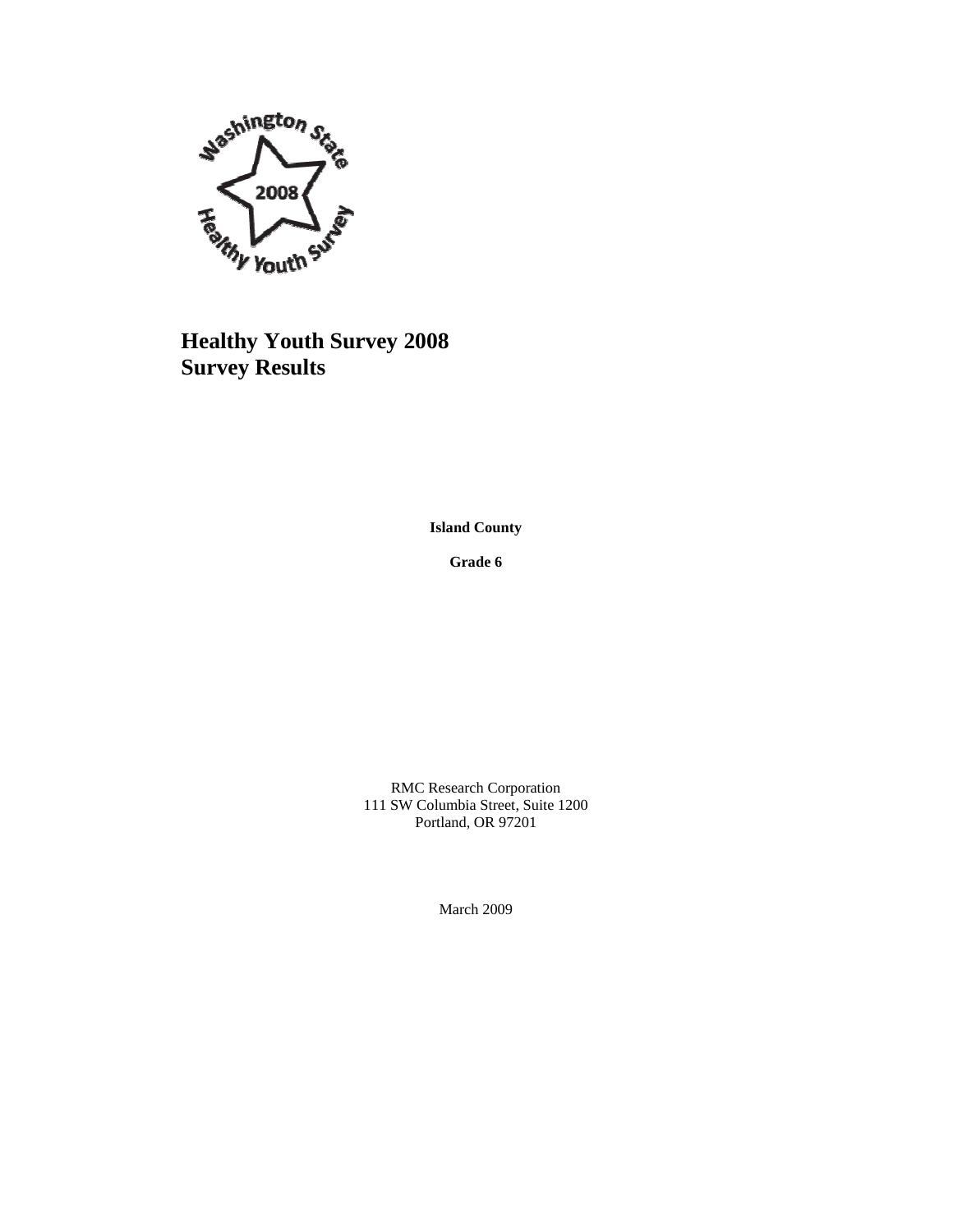# **Contents**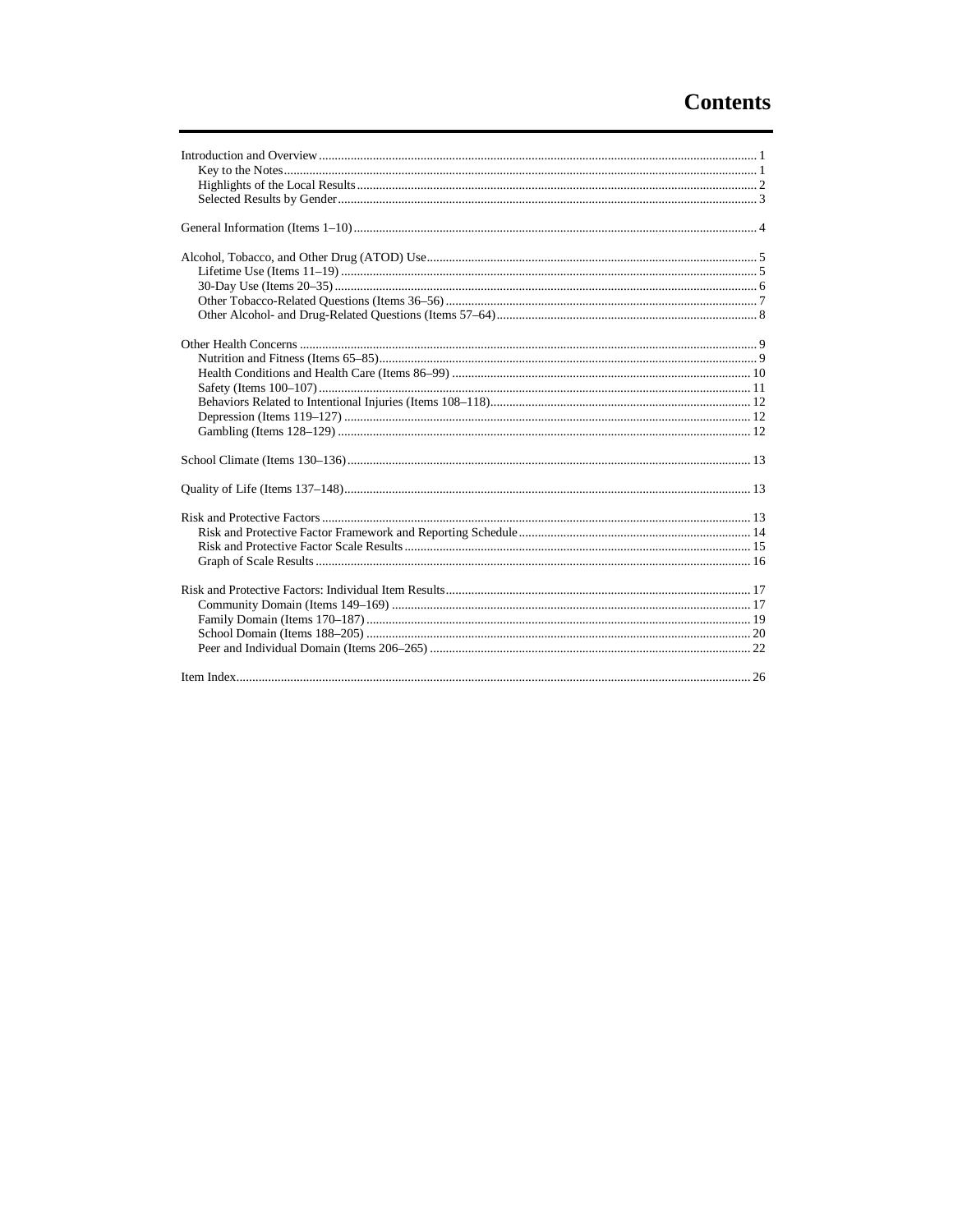# **Healthy Youth Survey 2008 Survey Results**

#### *Island County, Grade 6*

| <b>Number of students surveyed:</b>    | 565 |
|----------------------------------------|-----|
| Number of valid responses:             | 557 |
| <b>Estimate of enrolled students:*</b> | 609 |
| Survey participation rate:**           | 91% |

#### *Introduction and Overview*

The impact of adolescent health risk behaviors remains a primary concern of citizens throughout the country. Many health problems experienced by adolescents are caused by a very few preventable behaviors. Patterns of alcohol, tobacco, and other drug (ATOD) use and related risk behaviors are often formed during adolescence. These patterns play an important role in health throughout adulthood.

This report presents results from the fall 2008 Healthy Youth Survey in Washington State. This survey was sponsored by the Department of Health (DOH); Office of Superintendent of Public Instruction; the Department of Social and Health Services; the Department of Community, Trade and Economic Development; the Family Policy Council; and the Liquor Control Board in cooperation with schools throughout the state of Washington.

For each item, local results appear in the first two columns and statewide results appear in the second two columns. The number of valid responses ("*n*") appears in parentheses for each item. Survey items covering the same topics are grouped together (the item numbering is specific to this report and does not necessarily reflect the item order on the actual survey). The bulleted points and graphs included at the beginning of this report highlight selected findings. Additional information may be found in the *Interpretive Guide* posted to the Healthy Youth Survey web site (http://www.hys.wa.gov/).

Survey participation rates can be found on the Healthy Youth Survey web site. The following guidance from DOH may be used when reviewing your results. However, if a particular group(s) of students did not complete the survey and therefore did not contribute to your results, there may be limitations to your results even if you have a high participation rate (i.e., if differences exist between students who *did* and who *did not* complete the survey). There may be value in discussing the potential limitations when using the results in this report.

- 70% or greater participation–Results are probably representative of students in this grade.
- 40–69% participation–Results may be representative of students in this grade.
- Less than 40% participation–Results are likely not representative of students in this grade but do reflect students who completed the survey.

#### **Key to the Notes**

The survey was administered in 3 versions. Forms A and B were administered to students in Grades 8, 10, and 12. These two forms contained a core set of common items (see "List of Core Items" on the last page of this report) and additional items unique to each form. Form C was administered to students in Grade 6. This form consisted primarily of items drawn from Forms A and B but also included some unique items. Several items on each form were optional at the discretion of the school; schools that did not administer the optional items tore off the last page of the survey booklet. The following notes are used throughout this report to document the differences between the items on different versions and indicate the optional items:

- $A =$  wording on Form  $A$
- $\mathbf{B} =$  wording on Form  $\mathbf{B}$
- $C =$  wording on Form  $C$
- $\dagger$  = optional item

\* Estimate of enrolled students based on 2007–2008 figures from OSPI (or later if not available for that period). \*\* Participation rate = valid responses ÷ enrolled students (may be >100% if enrollment greater in 2008 than 2007).

Healthy Youth Survey 2008 Survey Results 1 RMC Research CorporationPortland, OR *See page 1 for a key to the notes (A, B, C, †)*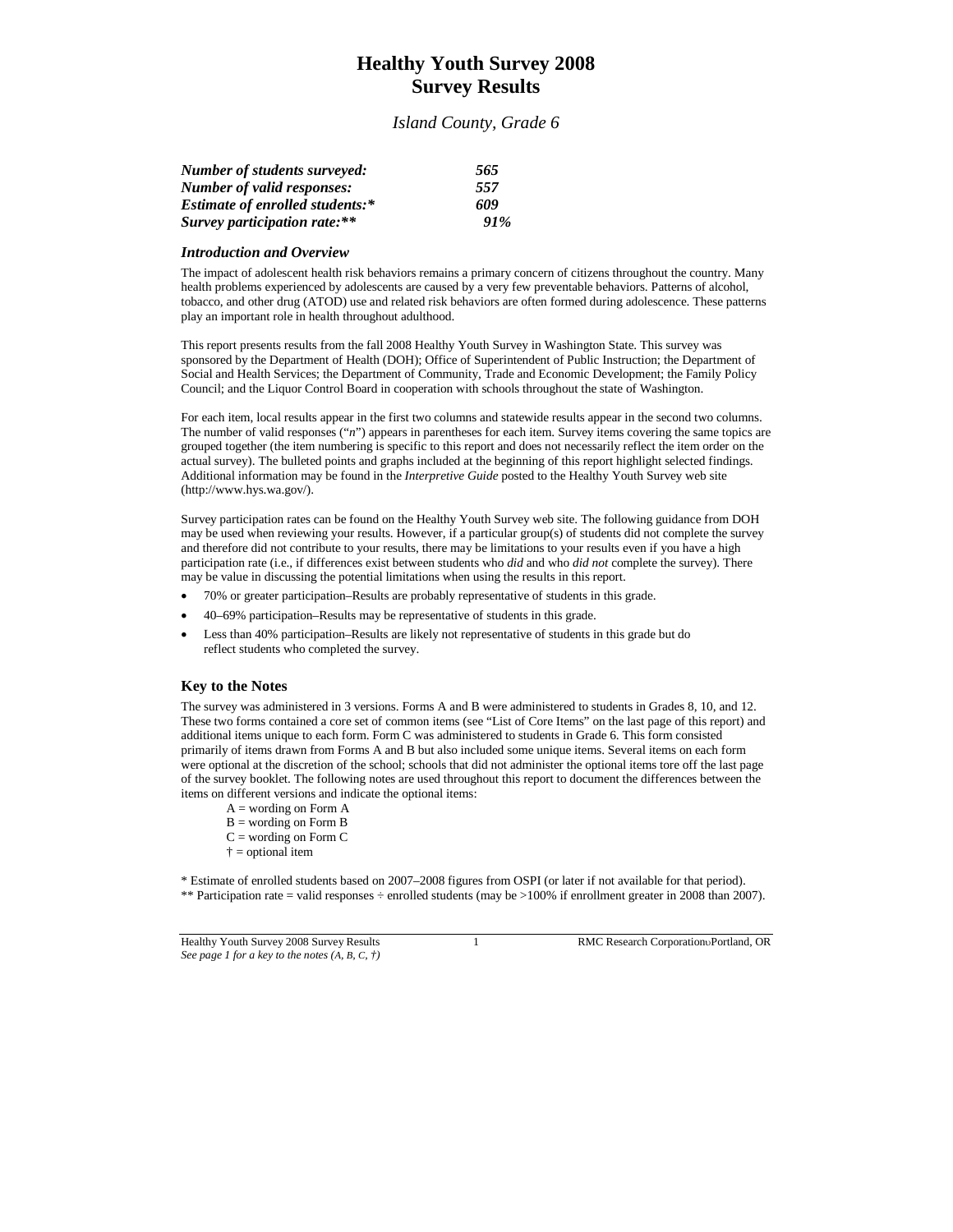## **Highlights of the Local Results**

Your students and students statewide reported the following behaviors and attitudes:

|                |                                                                                |      | Your students |      | Statewide     |  |
|----------------|--------------------------------------------------------------------------------|------|---------------|------|---------------|--|
| ٠              | Smoking cigarettes in the past 30 days (see item 21).                          | 2.8% | $(\pm 1.4\%)$ | 1.4% | $(\pm 0.3\%)$ |  |
| $\blacksquare$ | Drinking alcohol in the past 30 days (see item 28).                            | 4.3  | $(\pm 1.7)$   | 3.5  | $(\pm 0.5)$   |  |
| ٠              | Using marijuana or hashish in the past 30 days (see item 29).                  | 2.1  | $(\pm 1.2)$   | 1.2  | $(\pm 0.3)$   |  |
| $\blacksquare$ | Drinking five or more drinks in a row in the past 2 weeks (see<br>Item $60$ ). | 3.8  | $(\pm 1.6)$   | 3.0  | $(\pm 0.5)$   |  |
| ٠              | Carrying a weapon at school in the past 30 days (see item 109,<br>110).        | 2.3  | $(\pm 1.3)$   | 3.0  | $(\pm 0.4)$   |  |
| ٠              | Being bullied in the past 30 days (see item 130).                              | 33.5 | $(\pm 4.0)$   | 29.7 | $(\pm 1.4)$   |  |
| $\blacksquare$ | Enjoyed being in school over the past year (see item 193).                     | 49.9 | $(\pm 4.2)$   | 53.4 | $(\pm 1.7)$   |  |
|                | Feeling safe at school (see item 204).                                         | 87.3 | $(\pm 2.8)$   | 88.3 | $(\pm 1.4)$   |  |

#### **Substance Use**



#### **Bullying andSchool Climate**



Healthy Youth Survey 2008 Survey Results 2 RMC Research Corporation Portland, OR *See page 1 for a key to the notes (A, B, C, †)*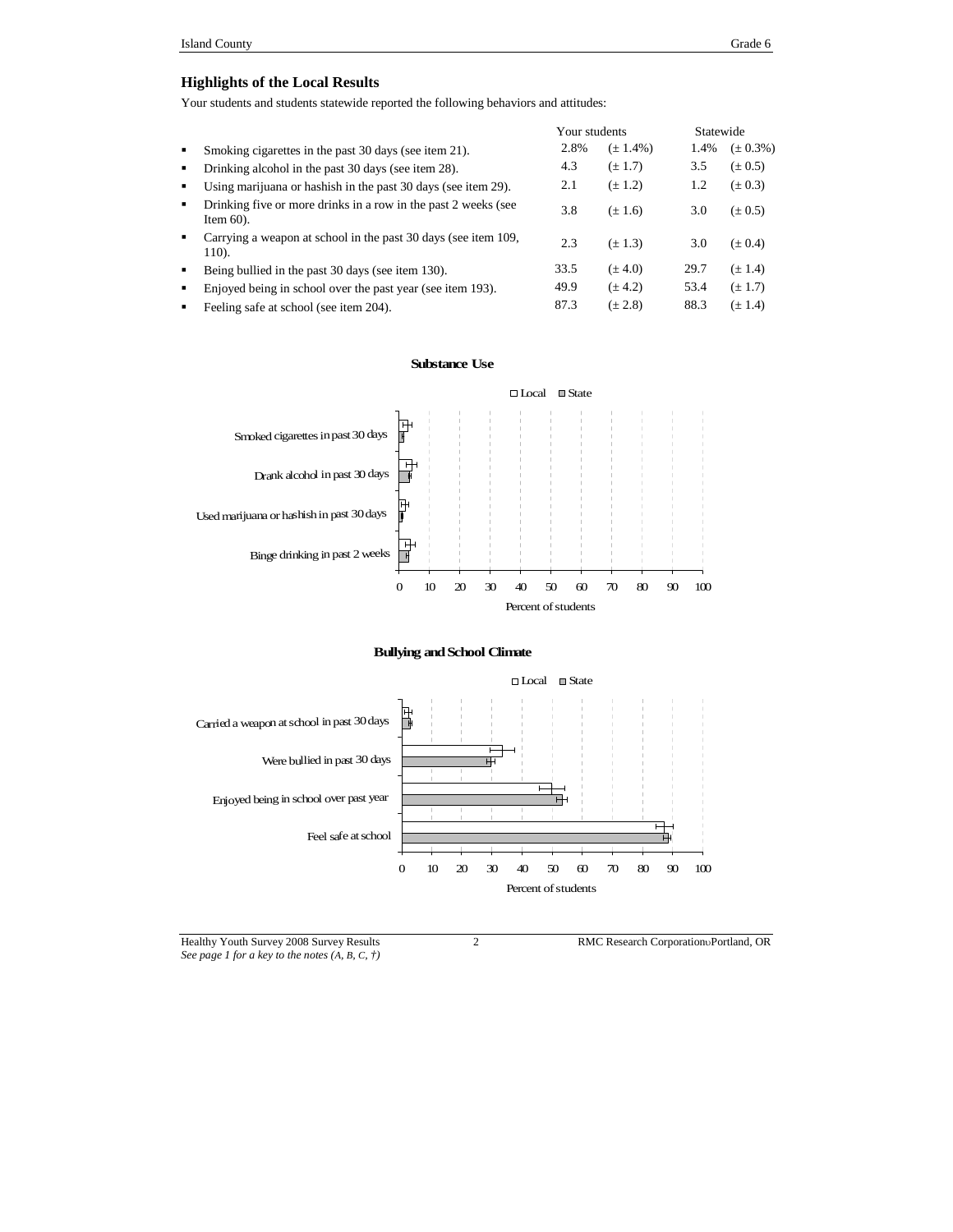#### **Selected Results by Gender**

Selected items are presented by gender to highlight any differences between females and males. The p-values reported after each item can be used to examine whether differences in the local data between females and males are statistically significant. To ensure student anonymity, local results are suppressed for each item on this page if any cell (e.g., females who reported smoking) represented fewer than 10 students.

During the past 30 days, on how many days did you smoke cigarettes? (See item 21.)

| the past 30 days, on how many days did you smoke | Local<br>$(n = * )$ |          | State<br>$(n = 8.632)$                       |       |
|--------------------------------------------------|---------------------|----------|----------------------------------------------|-------|
| tes? (See item 21.)                              |                     |          |                                              |       |
|                                                  | Female              | Male     | Female                                       | Male  |
| None                                             | $* * 00$            | $* * 00$ | 98.6%                                        | 98.5% |
| 1 or more                                        | * *                 | * *      |                                              |       |
|                                                  |                     |          | <i>Note.</i> $p = *$ from a chi-square test. |       |

During the past 30 days, on how many days did you drink a glass, can or bottle of alcohol (beer, wine, wine coolers, hard liquor)? (See item 28.)

Local  $(n = 535)$ State  $(n = 8,629)$ Female Male Female Male None 96.3% 95.1% 97.1% 95.9% 1 or more 3.7 4.9 2.9 4.1 *Note.*  $p = .494$  from a chi-square test.

Think back over the last 2 weeks. How many times have you had five or more drinks in a row? (A drink is a glass of wine, a bottle of beer, a shot glass of liquor, or a mixed drink.) (See item 60.)

Local  $(n = * )$ State (*n* = 8,520) Female Male Female None  $*.*\%$   $*.*\%$   $*'.\%$  97.2% 96.8% Once or more  $***$   $***$  2.8 3.2 *Note.*  $p = *$  from a chi-square test.

During the past l2 months, did you ever feel so sad or hopeless almost every day for two weeks or more in a row that you stopped doing some usual activities? (See item 119.) [Only on the secondary version of the survey.]

In the last 30 days, how often have you been bullied? (See item 130.)

> I have not been bullied Once or more

I feel safe at my school. (See item 204.)

| Local                                           |       | State          |       |  |
|-------------------------------------------------|-------|----------------|-------|--|
| $(n = 529)$                                     |       | $(n = 8, 454)$ |       |  |
| Female                                          | Male  | Female         | Male  |  |
| 66.7%                                           | 66.4% | 70.2%          | 70.5% |  |
| 33.3                                            | 33.6  | 29.8           | 29.5  |  |
| <i>Note.</i> $p = .951$ from a chi-square test. |       |                |       |  |

|                                   | Local<br>$(n = 542)$ |       | State<br>$(n = 8,808)$                          |       |
|-----------------------------------|----------------------|-------|-------------------------------------------------|-------|
| afe at my school. (See item 204.) |                      |       |                                                 |       |
|                                   | Female               | Male  | Female                                          | Male  |
| No                                | 9.9%                 | 15.6% | 9.8%                                            | 13.5% |
| Yes                               | 90.1                 | 84.4  | 90.2                                            | 86.5  |
|                                   |                      |       | <i>Note.</i> $p = .049$ from a chi-square test. |       |

*See page 1 for a key to the notes (A, B, C, †)*

Healthy Youth Survey 2008 Survey Results 3 RMC Research Corporation Portland, OR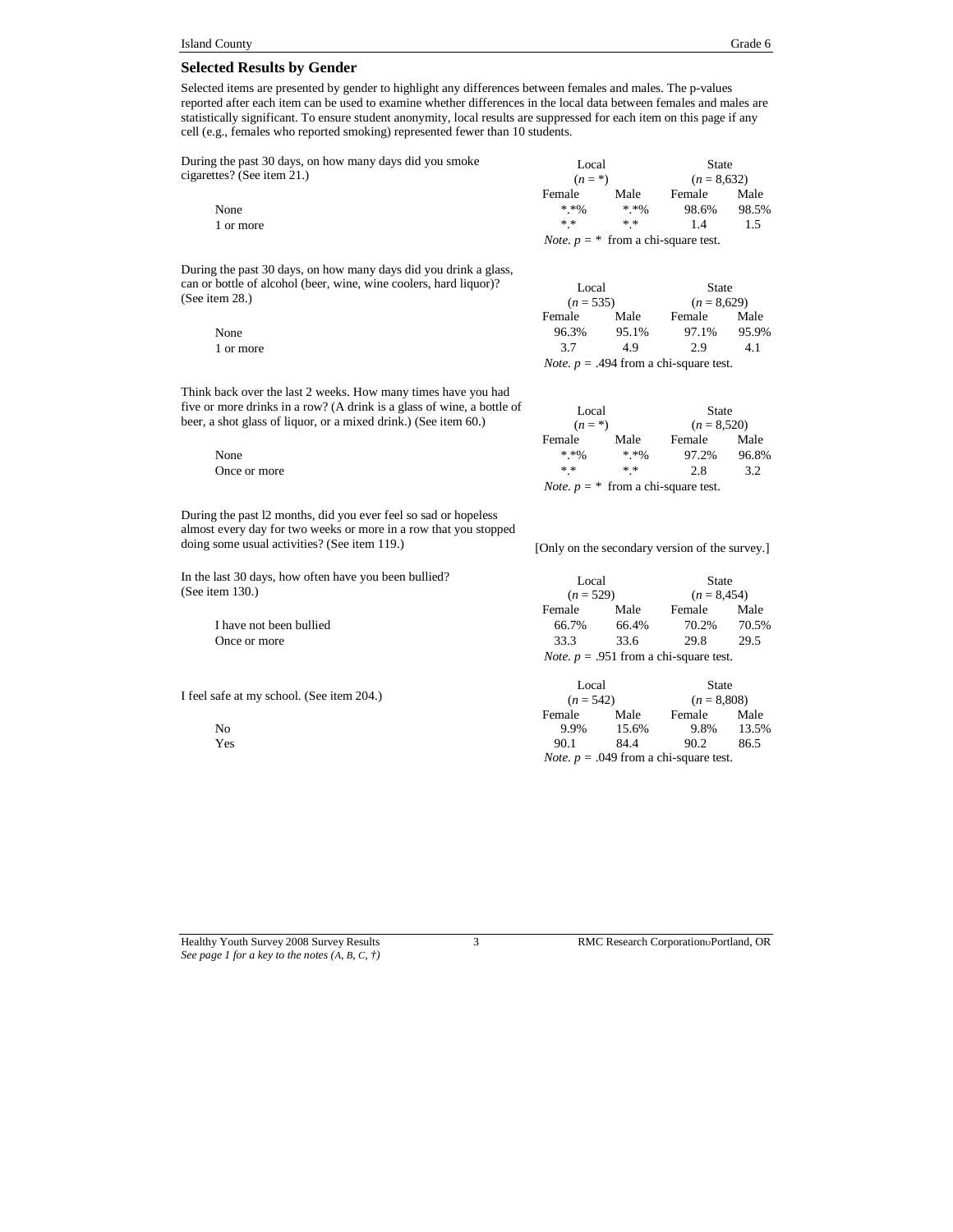# **General Information**

[Item 1 appears only on the secondary version of the survey.]

|    |                                                               | Local       |               | <b>State</b>  |               |
|----|---------------------------------------------------------------|-------------|---------------|---------------|---------------|
| 2. | How old are you?                                              | $(n = 555)$ |               | $(n = 9,045)$ |               |
|    | a. 10 or younger                                              | 2.3%        | $(\pm 1.3\%)$ | 2.2%          | $(\pm 0.4\%)$ |
|    | b.11                                                          | 72.3        | $(\pm 3.7)$   | 71.4          | $(\pm 1.2)$   |
|    | c. 12                                                         | 24.7        | $(\pm 3.6)$   | 25.4          | $(\pm 1.1)$   |
|    | d.13                                                          | 0.5         | $(\pm 0.6)$   | 0.9           | $(\pm 0.2)$   |
|    | e. 14                                                         | 0.0         | $(\pm 0.0)$   | 0.0           | $(\pm 0.0)$   |
|    | f. 15 or older                                                | 0.2         | $(\pm 0.4)$   | 0.0           | $(\pm 0.0)$   |
|    |                                                               | Local       |               | State         |               |
| 3. | Are you:                                                      | $(n = 557)$ |               | $(n = 9,042)$ |               |
|    | a. Female                                                     | 49.9%       | $(\pm 4.2\%)$ | 50.0%         | $(\pm 1.2\%)$ |
|    | b. Male                                                       | 50.1        | $(\pm 4.2)$   | 50.0          | $(\pm 1.2)$   |
| 4. | How do you describe yourself? (Select one or more             | Local       |               | <b>State</b>  |               |
|    | responses.)                                                   | $(n = 530)$ |               | $(n = 8,791)$ |               |
|    | a. American Indian or Alaskan Native                          | 4.9%        | $(\pm 1.8\%)$ | 5.5%          | $(\pm 1.0\%)$ |
|    | b. Asian or Asian American                                    | 9.4         | $(\pm 2.5)$   | 6.7           | $(\pm 1.5)$   |
|    | c. Black or African-American                                  | 5.1         | $(\pm 1.9)$   | 4.0           | $(\pm 1.0)$   |
|    | d. Hispanic or Latino/Latina                                  | 3.4         | $(\pm 1.5)$   | 12.6          | $(\pm 4.2)$   |
|    | e. Native Hawaiian or other Pacific Islander                  | 3.4         | $(\pm 1.5)$   | $1.5\,$       | $(\pm 0.4)$   |
|    | f. White or Caucasian                                         | 43.6        | $(\pm 4.2)$   | 43.0          | $(\pm 3.5)$   |
|    | g. Other                                                      | 18.3        | $(\pm 3.3)$   | 16.6          | $(\pm 1.3)$   |
|    | More than one race/ethnicity marked                           | 11.9        | $(\pm 2.8)$   | 10.2          | $(\pm 0.9)$   |
|    | [Item 5 appears only on the secondary version of the survey.] |             |               |               |               |
|    |                                                               | Local       |               | <b>State</b>  |               |
| 6. | What language is usually spoken in the home?                  | $(n = 544)$ |               | $(n = 8,902)$ |               |
|    | a. English                                                    | 95.0%       | $(\pm 1.8\%)$ | 83.5%         | $(\pm 3.9\%)$ |
|    | b. Spanish                                                    | 2.2         | $(\pm 1.2)$   | 10.7          | $(\pm 4.0)$   |
|    | c. Other                                                      | 2.8         | $(\pm 1.4)$   | 5.9           | $(\pm 1.2)$   |

[Items 7–9 appear only on the secondary version of the survey.]

| How honest were you in filling out this survey? | Local<br>$(n = 500)$             |               |     |                        |
|-------------------------------------------------|----------------------------------|---------------|-----|------------------------|
| a. I was very honest                            | 91.2%                            | $(\pm 2.5\%)$ |     | $90.7\%$ $(\pm 0.7\%)$ |
| b. I was honest pretty much of the time         | 7.8                              | $(\pm 2.4)$   | 8.1 | $(\pm 0.7)$            |
| c. I was honest some of the time                | 1.0                              | $(\pm 0.9)$   | 1.2 | $(\pm 0.3)$            |
| d. I was honest once in a while                 | Surveys pulled<br>Surveys pulled |               |     |                        |
| e. I was not honest at all                      |                                  |               |     |                        |
|                                                 |                                  |               |     | State<br>$(n = 7,815)$ |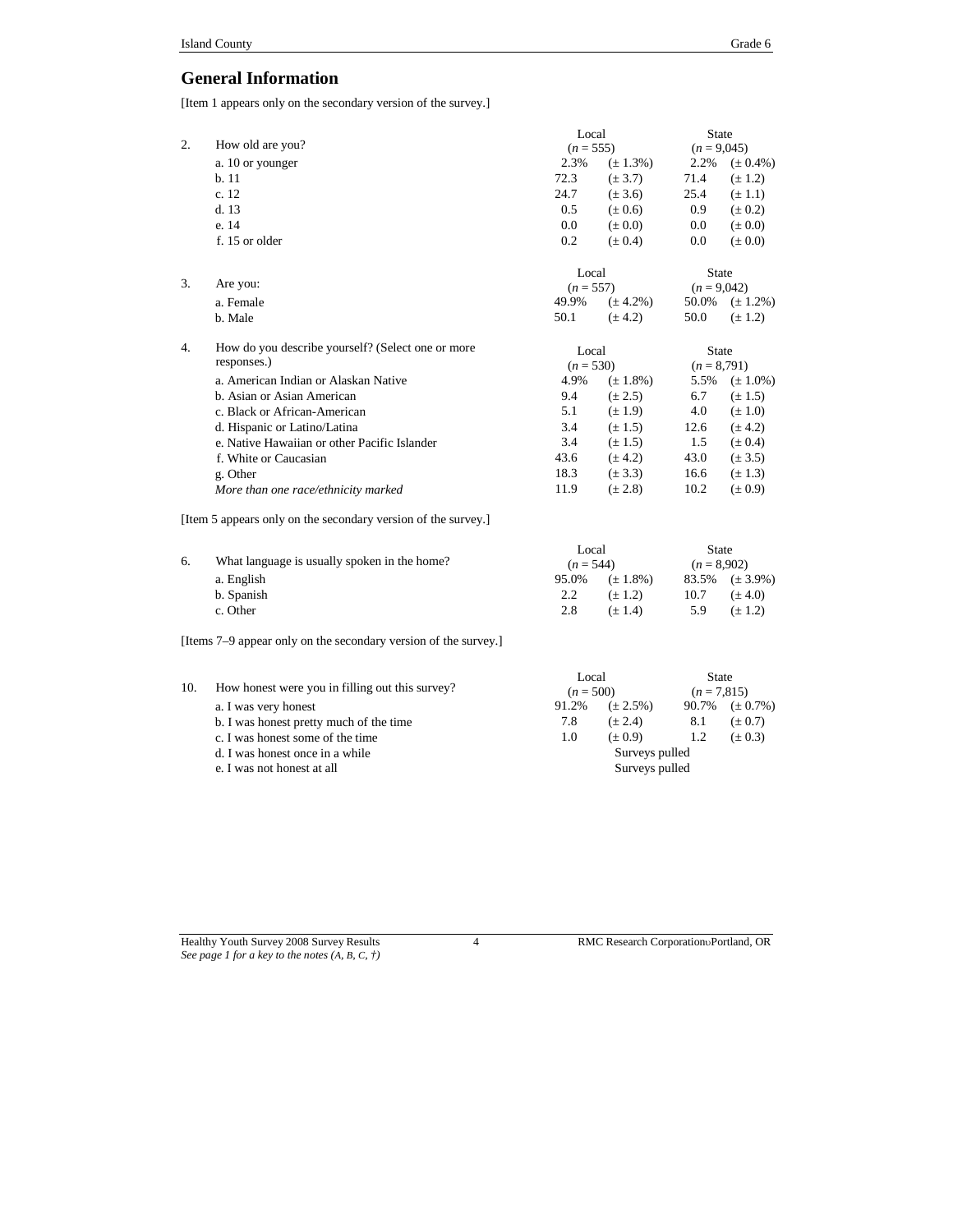# **Alcohol, Tobacco, and Other Drug Use**

Alcohol, tobacco, and other drug use has been a major concern in this country for many years. The consequences of ATOD use are well known. In the short term, ATOD use interferes with positive physical, emotional, and social development. In the long term, ATOD use is associated with delinquency and criminal activity, unintended injuries, and a variety of health complications including shorter life expectancy. The economic costs of ATOD use are enormous (in Washington State an estimated \$1.81 billion in 1990 and \$2.54 billion in 1996). Tobacco use is the world's leading cause of preventable death, disease, and disability. This section provides information about lifetime ATOD use (which in part reflects experimental use), use in the past 30 days (i.e., current use), and other tobacco-, alcohol-, and drug-related issues.

#### **Lifetime Use**

[Item 11 appears only on the secondary version of the survey.]

| 12. | Have you ever smoked a whole cigarette? (Computed from<br>item 39 or $40.$ )<br>a. No<br>b. Yes                                                                         | Local<br>$(n = 533)$<br>96.3%<br>3.8  | $(\pm 1.6\%)$<br>$(\pm 1.6)$ | <b>State</b><br>$(n = 8,591)$<br>3.8   | 96.2% $(\pm 0.6\%)$<br>$(\pm 0.6)$ |
|-----|-------------------------------------------------------------------------------------------------------------------------------------------------------------------------|---------------------------------------|------------------------------|----------------------------------------|------------------------------------|
| 13. | Have you ever had more than a sip or two of beer, wine, or<br>hard liquor (for example, vodka, whiskey, or gin)?<br>(Computed from item 213 or 214.)<br>a. No<br>b. Yes | Local<br>$(n = 530)$<br>71.1%<br>28.9 | $(\pm 3.9\%)$<br>$(\pm 3.9)$ | State<br>$(n = 8,525)$<br>29.2         | 70.8% $(\pm 1.4\%)$<br>$(\pm 1.4)$ |
| 14. | Have you ever smoked marijuana? (Computed from<br>item 210 or 211.)<br>a. No<br>b. Yes                                                                                  | Local<br>$(n = 531)$<br>96.6%<br>3.4  | $(\pm 1.5\%)$<br>$(\pm 1.5)$ | <b>State</b><br>$(n = 8,588)$<br>2.7   | 97.3% $(\pm 0.5\%)$<br>$(\pm 0.5)$ |
|     | [Items 15–17 appear only on the secondary version of the survey.]                                                                                                       |                                       |                              |                                        |                                    |
| 18. | Have you ever, even once in your lifetime, used inhalants<br>(things you sniff to get high)?<br>a. Yes<br>b. No                                                         | Local<br>$(n = 532)$<br>4.5%<br>95.5  | $(\pm 1.8\%)$<br>$(\pm 1.8)$ | <b>State</b><br>$(n = 8, 563)$<br>97.1 | 2.9% $(\pm 0.4\%)$<br>$(\pm 0.4)$  |
| 19. | Have you ever, even once in your lifetime, used other illegal<br>drugs?<br>a. Yes<br>b. No                                                                              | Local<br>$(n = 530)$<br>6.0%<br>94.0  | $(\pm 2.0\%)$<br>$(\pm 2.0)$ | <b>State</b><br>$(n = 8,574)$<br>96.2  | 3.8% $(\pm 0.5\%)$<br>$(\pm 0.5)$  |

Healthy Youth Survey 2008 Survey Results 5 RMC Research Corporation Portland, OR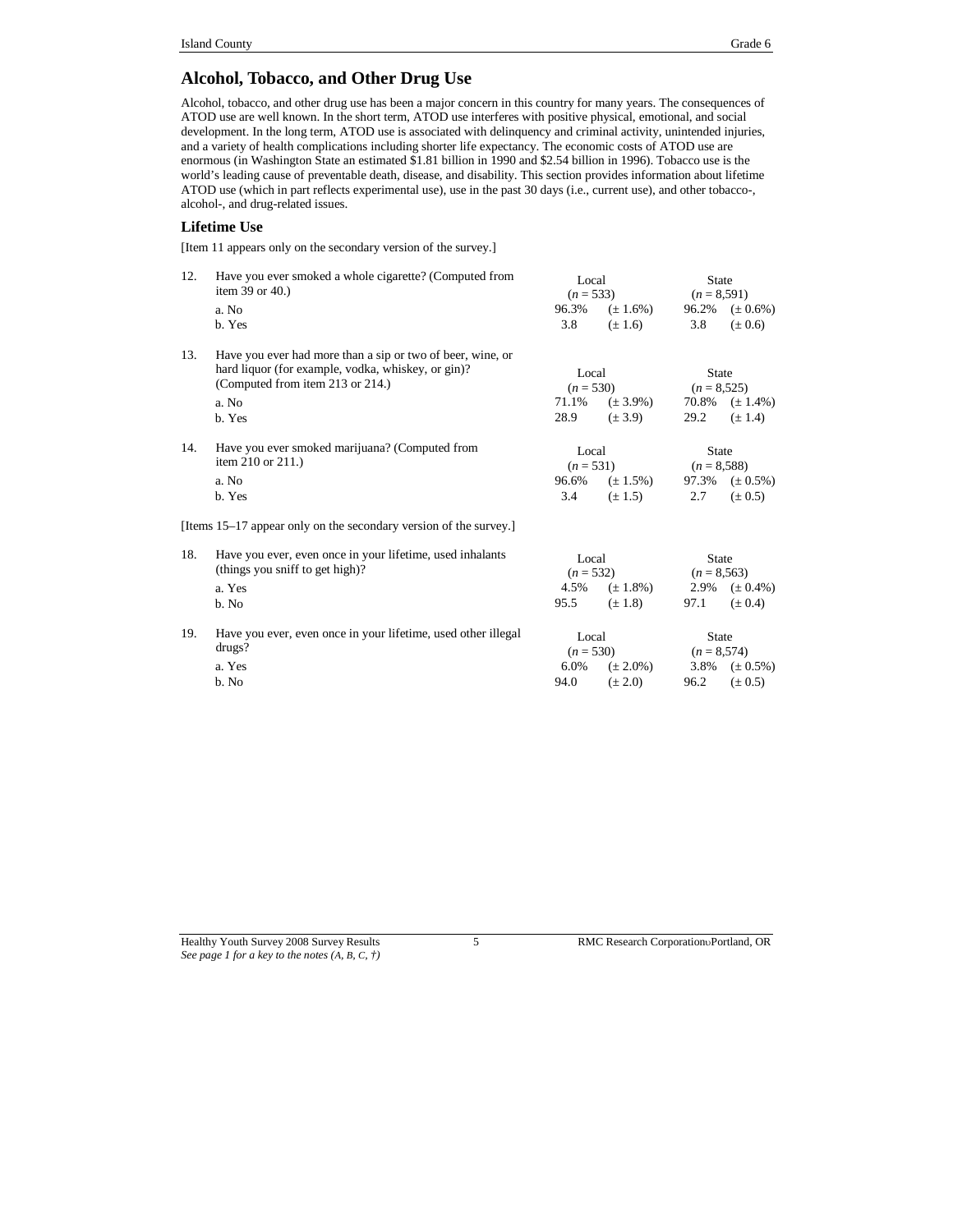## **30-Day Use (Use in the Past 30 Days)**

[Item 20 appears only on the secondary version of the survey.]

*During the past 30 days, on how many days did you:*

|     |                                     | Local       |               | State         |               |
|-----|-------------------------------------|-------------|---------------|---------------|---------------|
| 21. | Smoke cigarettes?                   | $(n = 536)$ |               | $(n = 8,652)$ |               |
|     | a. None                             | 97.2%       | $(\pm 1.4\%)$ | 98.6%         | $(\pm 0.3\%)$ |
|     | $b. 1-2$ days                       | 1.1         | $(\pm 0.9)$   | 0.8           | $(\pm 0.2)$   |
|     | c. $3-5$ days                       | 0.4         | $(\pm 0.5)$   | 0.3           | $(\pm 0.1)$   |
|     | $d. 6-9$ days                       | 0.4         | $(\pm 0.5)$   | 0.1           | $(\pm 0.1)$   |
|     | e. 10-29 days                       | 0.8         | $(\pm 0.7)$   | 0.1           | $(\pm 0.1)$   |
|     | f. All 30 days                      | 0.2         | $(\pm 0.4)$   | 0.1           | $(\pm 0.1)$   |
|     | Any use in past 30 days             | 2.8         | $(\pm 1.4)$   | 1.4           | $(\pm 0.3)$   |
|     |                                     | Local       |               | <b>State</b>  |               |
| 22. | Use chewing tobacco, snuff, or dip? | $(n = 534)$ |               | $(n = 8.611)$ |               |
|     | a. None                             | 99.4%       | $(\pm 0.6\%)$ | 98.9%         | $(\pm 0.2\%)$ |
|     | $b. 1-2$ days                       | 0.4         | $(\pm 0.5)$   | 0.6           | $(\pm 0.2)$   |
|     | c. $3-5$ days                       | 0.0         | $(\pm 0.0)$   | 0.2           | $(\pm 0.1)$   |
|     | $d. 6-9$ days                       | 0.0         | $(\pm 0.0)$   | 0.1           | $(\pm 0.1)$   |
|     | e. 10–29 days                       | 0.0         | $(\pm 0.0)$   | 0.1           | $(\pm 0.1)$   |
|     | f. All 30 days                      | 0.2         | $(\pm 0.4)$   | 0.1           | $(\pm 0.1)$   |
|     | Any use in past 30 days             | 0.6         | $(\pm 0.6)$   | 1.1           | $(\pm 0.2)$   |

[Items 23–27 appear only on the secondary version of the survey.]

| 28. | Drink a glass, can or bottle of alcohol (beer, wine, wine<br>coolers, hard liquor)? | Local<br>$(n = 535)$ |               | <b>State</b><br>$(n = 8,648)$ |               |
|-----|-------------------------------------------------------------------------------------|----------------------|---------------|-------------------------------|---------------|
|     | a. None                                                                             | 95.7%                | $(\pm 1.7\%)$ | 96.5%                         | $(\pm 0.5\%)$ |
|     | $b. 1-2$ days                                                                       | 3.9                  | $(\pm 1.6)$   | 2.6                           | $(\pm 0.4)$   |
|     | c. $3-5$ days                                                                       | 0.4                  | $(\pm 0.5)$   | 0.4                           | $(\pm 0.1)$   |
|     | $d. 6-9$ days                                                                       | 0.0                  | $(\pm 0.0)$   | 0.2                           | $(\pm 0.1)$   |
|     | e. 10 or more days                                                                  | 0.0                  | $(\pm 0.0)$   | 0.3                           | $(\pm 0.1)$   |
|     | Any use in past 30 days                                                             | 4.3                  | $(\pm 1.7)$   | 3.5                           | $(\pm 0.5)$   |
| 29. | Use marijuana or hashish (grass, hash, pot)?                                        | Local<br>$(n = 534)$ |               | State<br>$(n = 8,625)$        |               |
|     | a. None                                                                             | 97.9%                | $(\pm 1.2\%)$ | 98.8%                         | $(\pm 0.3\%)$ |
|     | $b. 1-2$ days                                                                       | 1.1                  | $(\pm 0.9)$   | 0.7                           | $(\pm 0.2)$   |
|     | c. $3-5$ days                                                                       | 0.4                  | $(\pm 0.5)$   | 0.3                           | $(\pm 0.1)$   |
|     | $d. 6-9$ days                                                                       | 0.0                  | $(\pm 0.0)$   | 0.1                           | $(\pm 0.1)$   |
|     | e. 10 or more days                                                                  | 0.6                  | $(\pm 0.6)$   | 0.2                           | $(\pm 0.1)$   |
|     | Any use in past 30 days                                                             | 2.1                  | $(\pm 1.2)$   | 1.2                           | $(\pm 0.3)$   |
|     |                                                                                     |                      |               |                               |               |

[Items 30–35 appear only on the secondary version of the survey.]

Healthy Youth Survey 2008 Survey Results 6 RMC Research Corporation Portland, OR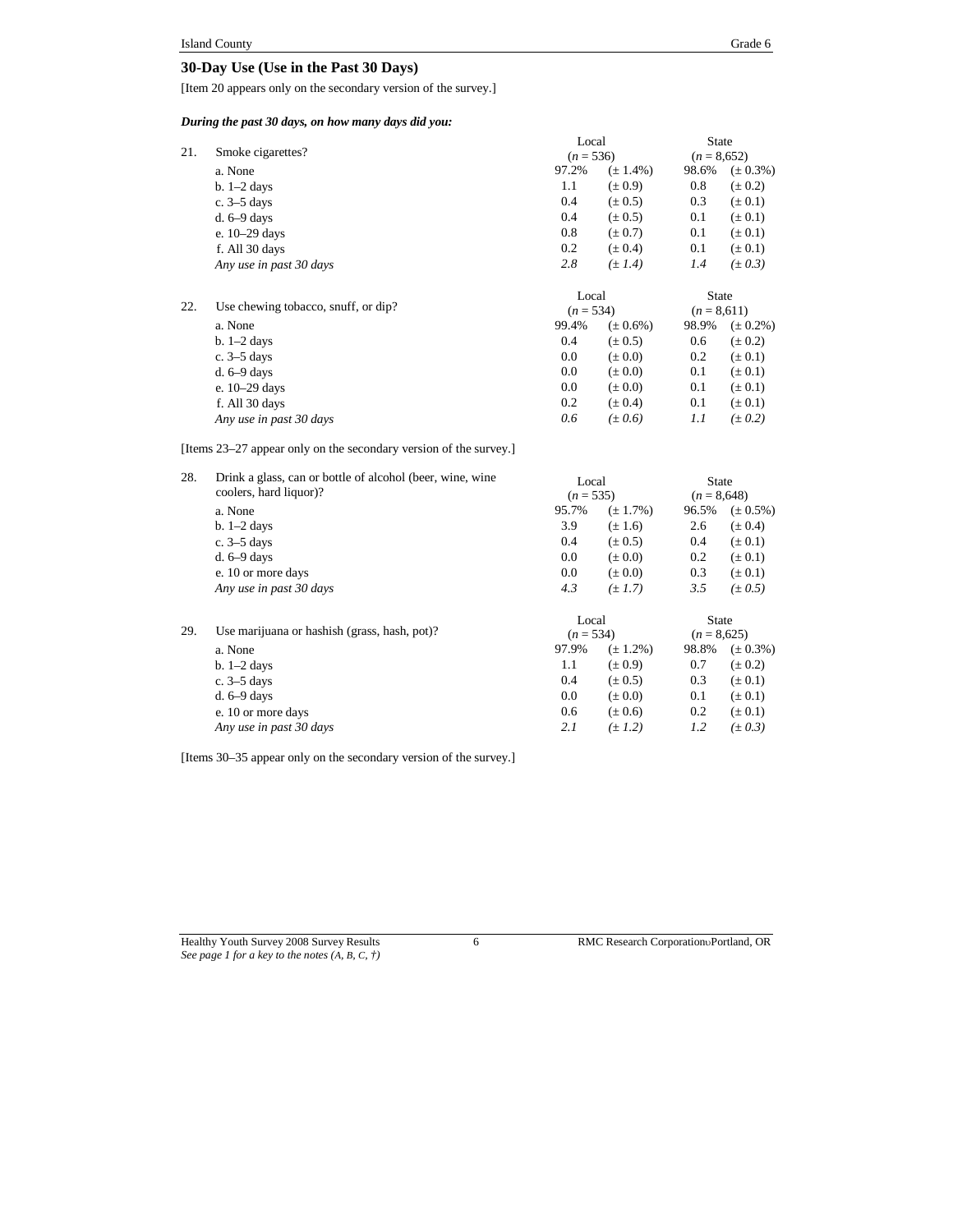# **Other Tobacco-Related Questions**

[Item 36 appears only on the secondary version of the survey.]

| 37. | If one of your best friends offered you a cigarette, would<br>you smoke it?<br>a. Definitely no<br>b. Probably no<br>c. Probably yes<br>d. Definitely yes | Local<br>$(n = 527)$<br>87.7%<br>8.5<br>2.3<br>1.5 | $(\pm 2.8\%)$<br>$(\pm 2.4)$<br>$(\pm 1.3)$<br>$(\pm 1.0)$ | <b>State</b><br>$(n = 8,350)$<br>91.0%<br>6.3<br>2.0<br>0.8 | $(\pm 0.9\%)$<br>$(\pm 0.7)$<br>$(\pm 0.4)$<br>$(\pm 0.2)$ |
|-----|-----------------------------------------------------------------------------------------------------------------------------------------------------------|----------------------------------------------------|------------------------------------------------------------|-------------------------------------------------------------|------------------------------------------------------------|
| 38. | Do you think that you will smoke a cigarette anytime in the<br>next year?                                                                                 | Local                                              |                                                            | <b>State</b>                                                |                                                            |
|     |                                                                                                                                                           | $(n = 524)$<br>87.2%                               | $(\pm 2.9\%)$                                              | $(n = 8,340)$<br>90.0%                                      |                                                            |
|     | a. Definitely no<br>b. Probably no                                                                                                                        | 8.4                                                | $(\pm 2.4)$                                                | 7.3                                                         | $(\pm 1.1\%)$<br>$(\pm 0.7)$                               |
|     | c. Probably yes                                                                                                                                           | 3.4                                                | $(\pm 1.6)$                                                | 1.9                                                         | $(\pm 0.3)$                                                |
|     | d. Definitely yes                                                                                                                                         | 1.0                                                | $(\pm 0.8)$                                                | 0.9                                                         | $(\pm 0.3)$                                                |
|     | [Item 39 appears only on the secondary version of the survey.]                                                                                            |                                                    |                                                            |                                                             |                                                            |
| 40. | How old were you the first time you smoked a whole                                                                                                        | Local                                              |                                                            | <b>State</b>                                                |                                                            |
|     | cigarette?                                                                                                                                                | $(n = 533)$                                        |                                                            | $(n = 8,591)$                                               |                                                            |
|     | a. Never have                                                                                                                                             | 96.3%                                              | $(\pm 1.6\%)$                                              | 96.2%                                                       | $(\pm 0.6\%)$                                              |
|     | b. 10 or younger                                                                                                                                          | 2.8                                                | $(\pm 1.4)$                                                | 2.4                                                         | $(\pm 0.5)$                                                |
|     | c. 11                                                                                                                                                     | 0.9                                                | $(\pm 0.8)$                                                | 0.9                                                         | $(\pm 0.2)$                                                |
|     | d.12                                                                                                                                                      | 0.0                                                | $(\pm 0.0)$                                                | 0.3                                                         | $(\pm 0.1)$                                                |
|     | e. 13 or older                                                                                                                                            | 0.0                                                | $(\pm 0.0)$                                                | 0.2                                                         | $(\pm 0.1)$                                                |
| 41. | Have made a firm commitment to not smoke cigarettes; i.e.,<br>not susceptible to smoking. (Computed from both items 37<br>and 38).                        | Local<br>$(n = 526)$                               |                                                            | State<br>$(n = 8,338)$                                      |                                                            |
|     | a. Yes, not susceptible                                                                                                                                   | 83.8%                                              | $(\pm 3.1\%)$                                              | 87.4%                                                       | $(\pm 1.2\%)$                                              |
|     | b. No, susceptible                                                                                                                                        | 16.2                                               | $(\pm 3.1)$                                                | 12.7                                                        | $(\pm 1.2)$                                                |
| 42. | Do you think young people risk harming themselves if they<br>smoke 1-5 cigarettes a day?                                                                  | Local<br>$(n = 512)$                               |                                                            | <b>State</b><br>$(n = 8,031)$                               |                                                            |
|     | a. Definitely no                                                                                                                                          | 3.9%                                               | $(\pm 1.7\%)$                                              | 6.6%                                                        | $(\pm 0.9\%)$                                              |
|     | b. Probably no                                                                                                                                            | 5.3                                                | $(\pm 1.9)$                                                | 4.6                                                         | $(\pm 0.5)$                                                |
|     | c. Probably yes                                                                                                                                           | 27.2                                               | $(\pm 3.9)$                                                | 26.0                                                        | $(\pm 1.0)$                                                |
|     | d. Definitely yes                                                                                                                                         | 63.7                                               | $(\pm 4.2)$                                                | 62.8                                                        | $(\pm 1.7)$                                                |
| 43. | During the past year in school, how many times did you get<br>information in classes about the dangers of tobacco use?                                    | Local<br>$(n = 550)$                               |                                                            | State<br>$(n = 8,921)$                                      |                                                            |
|     | a. None                                                                                                                                                   | 15.1%                                              | $(\pm 3.0\%)$                                              | 21.0%                                                       | $(\pm 2.5\%)$                                              |
|     | b. Once                                                                                                                                                   | 14.7                                               | $(\pm 3.0)$                                                | 17.5                                                        | $(\pm 1.6)$                                                |
|     | c. 2 or 3 times                                                                                                                                           | 33.3                                               | $(\pm 3.9)$                                                | 30.3                                                        | $(\pm 1.8)$                                                |
|     | d. 4 or more times                                                                                                                                        | 36.9                                               | $(\pm 4.0)$                                                | 31.3                                                        | $(\pm 3.8)$                                                |
| 44. | During the past year, did you practice ways to say NO to<br>tobacco in any of your classes (for example, by role<br>playing)?                             | Local<br>$(n = 553)$                               |                                                            | <b>State</b><br>$(n = 8,948)$                               |                                                            |
|     | a. Yes                                                                                                                                                    | 41.6%                                              | $(\pm 4.1\%)$                                              | 43.4%                                                       | $(\pm 4.4\%)$                                              |
|     | b. No                                                                                                                                                     | 32.9                                               | $(\pm 3.9)$                                                | 33.8                                                        | $(\pm 3.1)$                                                |
|     | c. Not sure                                                                                                                                               | 25.5                                               | $(\pm 3.6)$                                                | 22.8                                                        | $(\pm 1.8)$                                                |
|     |                                                                                                                                                           |                                                    |                                                            |                                                             |                                                            |

Healthy Youth Survey 2008 Survey Results 7 The RMC Research Corporation Portland, OR *See page 1 for a key to the notes (A, B, C, †)*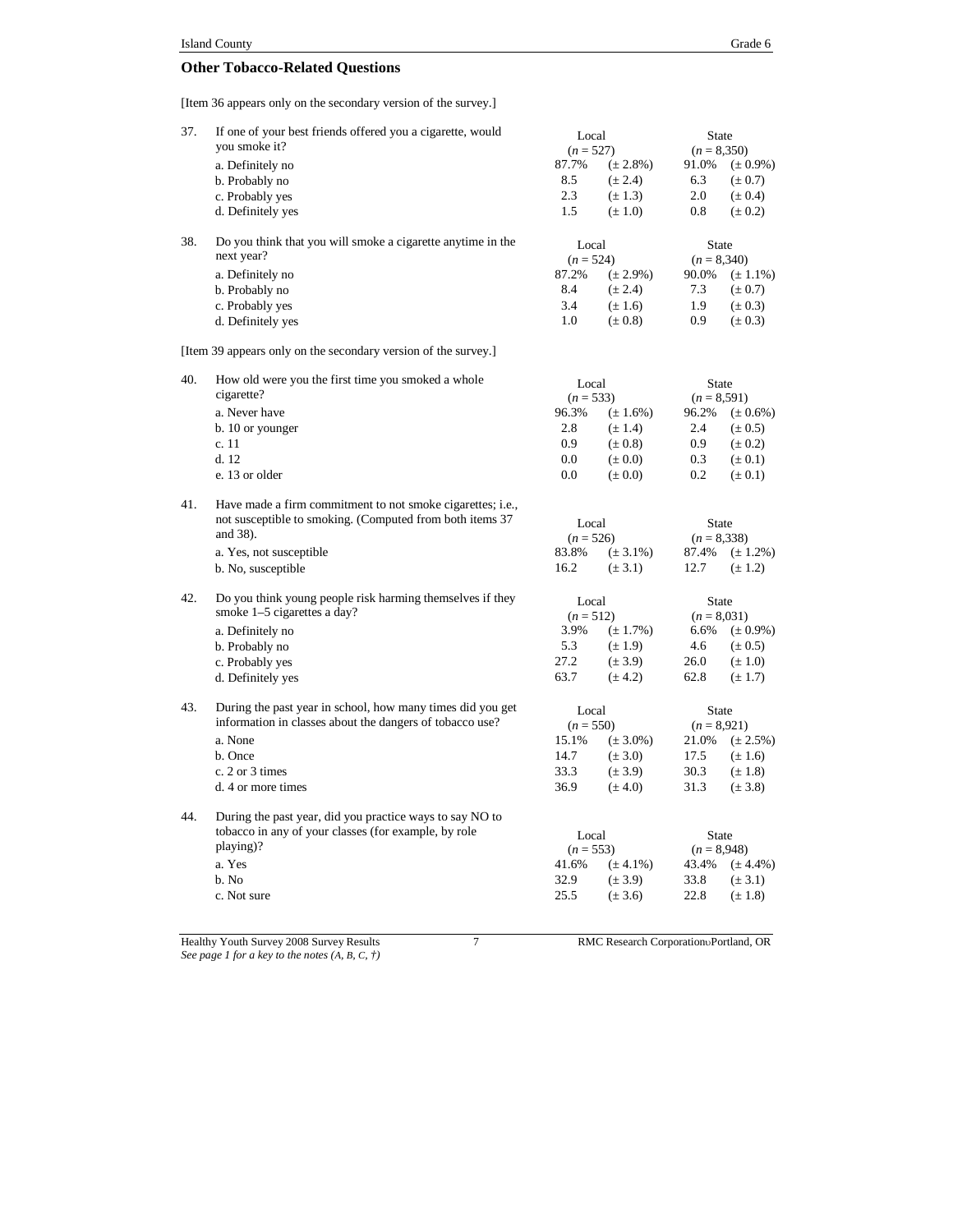[Items 45–47 appear only on the secondary version of the survey.]

| 48.          | Do you think the smoke from other people's cigarettes<br>(secondhand smoke) is harmful to you? | Local<br>$(n = 504)$ |               | <b>State</b><br>$(n = 7,884)$ |               |
|--------------|------------------------------------------------------------------------------------------------|----------------------|---------------|-------------------------------|---------------|
|              | a. Definitely no                                                                               | 6.2%                 | $(\pm 2.1\%)$ | 6.5%                          | $(\pm 0.7\%)$ |
|              | b. Probably no                                                                                 | 6.0                  | $(\pm 2.1)$   | 5.1                           | $(\pm 0.7)$   |
|              | c. Probably yes                                                                                | 28.6                 | $(\pm 3.9)$   | 27.1                          | $(\pm 1.6)$   |
|              | d. Definitely yes                                                                              | 59.3                 | $(\pm 4.3)$   | 61.3                          | $(\pm 1.9)$   |
| and the con- |                                                                                                |                      |               |                               |               |

[Item 49 appears only on the secondary version of the survey.]

| 50. | Would you ever use or wear something that has a tobacco<br>company name or picture on it such as a lighter, t-shirt, hat,<br>Local<br>State<br>or sunglasses?<br>$(n = 502)$ |                               |               |               |                   |  |  |  |
|-----|------------------------------------------------------------------------------------------------------------------------------------------------------------------------------|-------------------------------|---------------|---------------|-------------------|--|--|--|
|     |                                                                                                                                                                              |                               |               | $(n = 7.937)$ |                   |  |  |  |
|     | a. Definitely no                                                                                                                                                             | 71.1%                         | $(\pm 4.0\%)$ | 71.5%         | $(\pm 1.3\%)$     |  |  |  |
|     | b. Probably no                                                                                                                                                               | 18.7                          | $(\pm 3.4)$   | 19.5          | $(\pm 0.9)$       |  |  |  |
|     | c. Probably yes                                                                                                                                                              | 7.0                           | $(\pm 2.2)$   | 6.2           | $(\pm 0.8)$       |  |  |  |
|     | d. Definitely yes                                                                                                                                                            | 3.2                           | $(\pm 1.5)$   | 2.9           | $(\pm 0.4)$       |  |  |  |
| 51. | During the past 7 days, on how many days were you in the<br>same room with someone who was smoking cigarettes?                                                               | Local<br>$\sim$ $\sim$ $\sim$ |               | State         | $\sim$ 0.4 $\sim$ |  |  |  |

| same room with someone who was smoking cigarettes? | $(n = 503)$ |               | $(n = 7.918)$ |               |
|----------------------------------------------------|-------------|---------------|---------------|---------------|
| a. 0 days                                          | 73.0%       | $(\pm 3.9\%)$ | 72.9%         | $(\pm 2.0\%)$ |
| $b. 1-2$ days                                      | 11.5        | $(\pm 2.8)$   | 13.5          | $(\pm 0.9)$   |
| c. $3-4$ days                                      | 5.8         | $(\pm 2.0)$   | 4.5           | $(\pm 0.6)$   |
| d. $5-6$ days                                      | 2.2         | $(\pm 1.3)$   | 1.9           | $(\pm 0.3)$   |
| e. 7 days                                          | 7.6         | $(\pm 2.3)$   | 7.3           | $(\pm 1.1)$   |

[Items 52–53 appear only on the secondary version of the survey.]

| 54. | Has either of your parents (or guardians) discussed the<br>dangers of tobacco use with you? | Local<br>$(n = 505)$ |               | State<br>$(n = 7.970)$ |               |  |
|-----|---------------------------------------------------------------------------------------------|----------------------|---------------|------------------------|---------------|--|
|     | a. Mother (or female guardian) only                                                         | 11.7%                | $(\pm 2.8\%)$ | 15.0%                  | $(\pm 1.0\%)$ |  |
|     | b. Father (or male guardian) only                                                           | 3.0                  | $(\pm 1.5)$   | 3.9                    | $(\pm 0.4)$   |  |
|     | c. Both                                                                                     | 63.8                 | $(\pm 4.2)$   | 61.9                   | $(\pm 1.6)$   |  |
|     | d. Neither                                                                                  | 21.6                 | $(\pm 3.6)$   | 19.3                   | $(\pm 1.0)$   |  |

[Items 55–56 appears only on the secondary version of the survey.]

## **Other Alcohol- and Drug-Related Questions**

[Items 57–59 appears only on the secondary version of the survey.]

| 60. | Think back over the last 2 weeks. How many times have<br>you had five or more drinks in a row? (A drink is a glass of<br>wine, a bottle of beer, a shot glass of liquor, or a mixed<br>drink.) | Local<br>$(n = 532)$ |               | <b>State</b><br>$(n = 8,538)$ |               |
|-----|------------------------------------------------------------------------------------------------------------------------------------------------------------------------------------------------|----------------------|---------------|-------------------------------|---------------|
|     | a. None                                                                                                                                                                                        | 96.2%                | $(\pm 1.6\%)$ | 97.0%                         | $(\pm 0.5\%)$ |
|     | b. Once                                                                                                                                                                                        | 2.4                  | $(\pm 1.3)$   | 1.8                           | $(\pm 0.4)$   |
|     | c. Twice                                                                                                                                                                                       | 0.8                  | $(\pm 0.7)$   | 0.6                           | $(\pm 0.2)$   |
|     | $d. 3-5 \tmtext{ times}$                                                                                                                                                                       | 0.6                  | $(\pm 0.6)$   | 0.3                           | $(\pm 0.1)$   |
|     | e. $6-9$ times                                                                                                                                                                                 | 0.0                  | $(\pm 0.0)$   | 0.1                           | $(\pm 0.1)$   |
|     | f. 10 or more times                                                                                                                                                                            | 0.0                  | $(\pm 0.0)$   | 0.3                           | $(\pm 0.1)$   |

[Items 61–64 appears only on the secondary version of the survey.]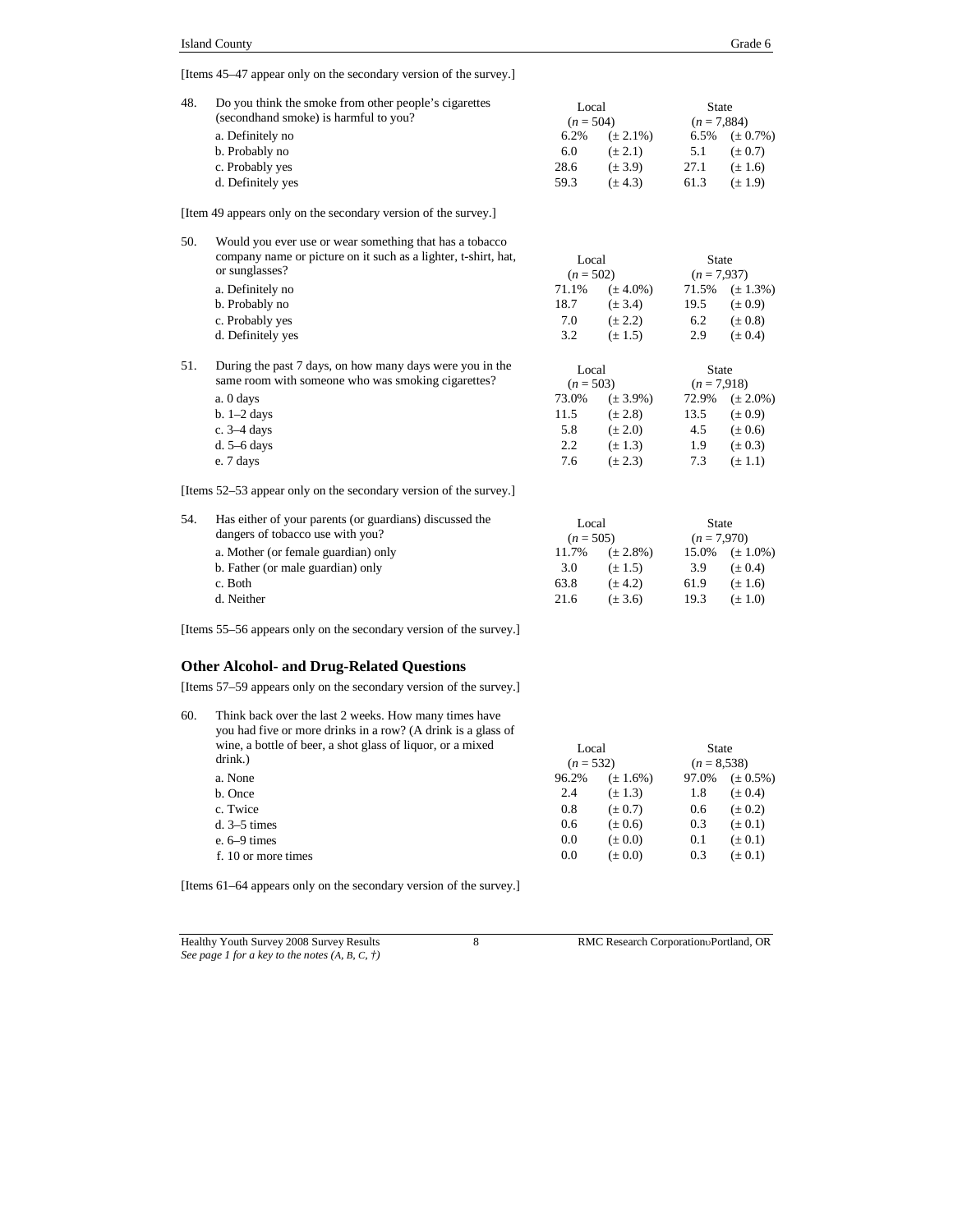## **Other Health Concerns**

This section provides results regarding other health concerns including nutrition and fitness, health conditions and health care, safety, behaviors related to intentional injury, depression, and gambling behavior. Proper nutrition and exercise are critical components of a healthy life, as is access to preventive health care. Safety-related behaviors, such as wearing a seat belt when in a moving vehicle, can profoundly influence the outcome of an accident. Injury is the leading cause of death for adolescents aged 10 to 19, and violence contributes to injury-related deaths. People who are depressed experience a range of symptoms, and depression is associated with suicidal behavior.

#### **Nutrition and Fitness**

[Item 65 appears only on the secondary version of the survey.]

| 66. | Which of the following are you trying to do about your<br>weight? | Local<br>$(n = 498)$ |               | <b>State</b><br>$(n = 7,890)$ |                     |
|-----|-------------------------------------------------------------------|----------------------|---------------|-------------------------------|---------------------|
|     | a. I am not trying to do anything about my weight                 | 21.5%                | $(\pm 3.6\%)$ | 25.6%                         | $(\pm 1.4\%)$       |
|     | b. Lose weight                                                    | 36.8                 | $(\pm 4.2)$   | 38.2                          | $(\pm 2.0)$         |
|     | c. Gain weight                                                    | 12.7                 | $(\pm 2.9)$   | 8.8                           | $(\pm 0.7)$         |
|     | d. Stay the same weight                                           | 29.1                 | $(\pm 4.0)$   | 27.4                          | $(\pm 1.3)$         |
|     | [Item 67 appears only on the secondary version of the survey.]    |                      |               |                               |                     |
| 68. | How many sodas or pops did you drink yesterday? (Do not           | Local                |               | <b>State</b>                  |                     |
|     | count diet soda.)                                                 | $(n = 505)$          |               | $(n = 7.926)$                 |                     |
|     | a. None                                                           | 72.7%                | $(\pm 3.9\%)$ | 68.0%                         | $(\pm 2.1\%)$       |
|     | b.1                                                               | 20.6                 | $(\pm 3.5)$   | 22.5                          | $(\pm 1.4)$         |
|     | c.2                                                               | 3.8                  | $(\pm 1.7)$   | 6.0                           | $(\pm 0.7)$         |
|     | d.3                                                               | 1.0                  | $(\pm 0.9)$   | 1.7                           | $(\pm 0.4)$         |
|     | e. 4 or more                                                      | 2.0                  | $(\pm 1.2)$   | 1.7                           | $(\pm 0.4)$         |
|     |                                                                   | Local                |               | <b>State</b>                  |                     |
| 69. | Did you buy any of these at school?                               | $(n = 502)$          |               | $(n = 7,869)$                 |                     |
|     | a. I did not drink sodas or pop yesterday                         | 54.2%                | $(\pm 4.4\%)$ |                               | 50.7% $(\pm 2.3\%)$ |
|     | b. Yes                                                            | 2.0                  | $(\pm 1.2)$   | 5.3                           | $(\pm 1.0)$         |
|     | c. No                                                             | 43.8                 | $(\pm 4.3)$   | 44.0                          | $(\pm 2.2)$         |
|     |                                                                   | Local                |               | <b>State</b>                  |                     |
| 70. | How often do you eat dinner with your family? <sup>†</sup>        | $(n = 433)$          |               | $(n = 6, 125)$                |                     |
|     | a. Never                                                          | 3.2%                 | $(\pm 1.7\%)$ | 2.9%                          | $(\pm 0.6\%)$       |
|     | b. Rarely                                                         | 9.9                  | $(\pm 2.8)$   | 9.0                           | $(\pm 1.1)$         |
|     | c. Sometimes                                                      | 14.3                 | $(\pm 3.3)$   | 12.5                          | $(\pm 0.8)$         |
|     | d. Most of the time                                               | 30.3                 | $(\pm 4.3)$   | 32.6                          | $(\pm 1.6)$         |
|     | e. Always                                                         | 42.3                 | $(\pm 4.6)$   | 43.0                          | $(\pm 1.3)$         |
|     |                                                                   |                      |               |                               |                     |

[Items 71–73 appear only on the secondary version of the survey.]

|  | 74. Did you eat breakfast today? |             | Local                  |                        | State |
|--|----------------------------------|-------------|------------------------|------------------------|-------|
|  |                                  | $(n = 505)$ |                        | $(n = 7.951)$          |       |
|  | a. Yes                           |             | $76.2\%$ $(\pm 3.7\%)$ | $77.7\%$ $(\pm 2.2\%)$ |       |
|  | b. No                            | 23.8        | $(\pm 3.7)$            | 22.3 $(\pm 2.2)$       |       |

Healthy Youth Survey 2008 Survey Results 9 RMC Research Corporation Portland, OR *See page 1 for a key to the notes (A, B, C, †)*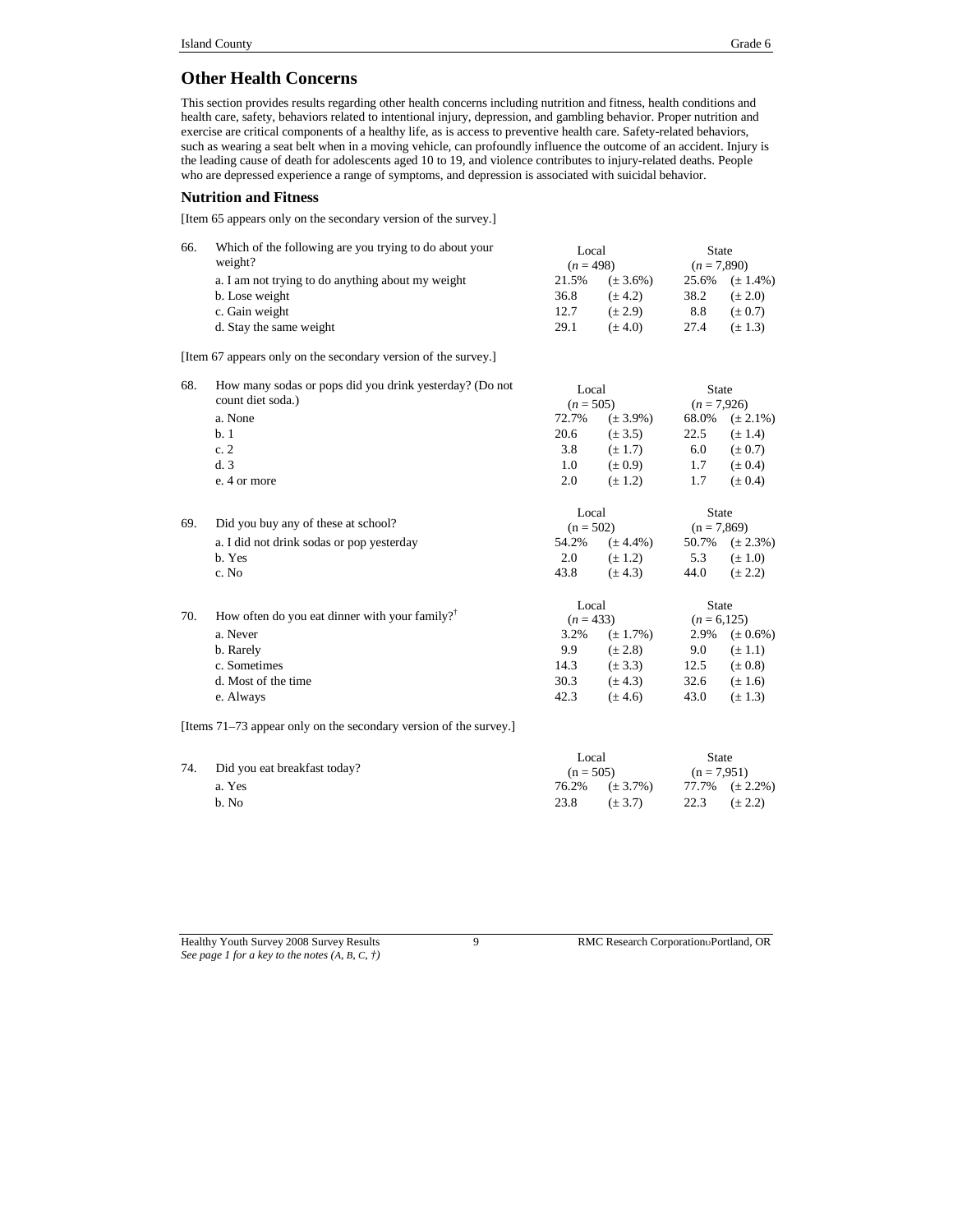[Items 75–76 appear only on the secondary version of the survey.]

| 77. | In the past 7 days, on how many days were you physically<br>active for a total of at least 60 minutes per day? (Add up all<br>the time you spent in any kind of physical activity that |             |               |               |               |
|-----|----------------------------------------------------------------------------------------------------------------------------------------------------------------------------------------|-------------|---------------|---------------|---------------|
|     | increases your heart rate or makes you breathe hard some of                                                                                                                            | Local       |               | <b>State</b>  |               |
|     | the time.)                                                                                                                                                                             | $(n = 542)$ |               | $(n = 8,867)$ |               |
|     | a. 0 days                                                                                                                                                                              | 5.2%        | $(\pm 1.9\%)$ | 4.8%          | $(\pm 0.8\%)$ |
|     | $b.1$ day                                                                                                                                                                              | 4.6         | $(\pm 1.8)$   | 4.6           | $(\pm 0.5)$   |
|     | c. 2 days                                                                                                                                                                              | 8.5         | $(\pm 2.4)$   | 6.8           | $(\pm 0.6)$   |
|     | d. 3 days                                                                                                                                                                              | 10.2        | $(\pm 2.5)$   | 9.9           | $(\pm 0.8)$   |
|     | e. 4 days                                                                                                                                                                              | 13.7        | $(\pm 2.9)$   | 12.0          | $(\pm 0.8)$   |
|     | f. 5 days                                                                                                                                                                              | 20.1        | $(\pm 3.4)$   | 17.6          | $(\pm 1.0)$   |
|     | g. 6 days                                                                                                                                                                              | 10.7        | $(\pm 2.6)$   | 13.5          | $(\pm 1.1)$   |
|     | h. 7 days                                                                                                                                                                              | 27.1        | $(\pm 3.7)$   | 30.8          | $(\pm 1.4)$   |
| 78. | On average how many days a week do you walk to or from                                                                                                                                 | Local       |               | State         |               |
|     | school?                                                                                                                                                                                | $(n = 552)$ |               | $(n=9.028)$   |               |
|     | a. Never                                                                                                                                                                               | 64.0%       | $(\pm 4.0\%)$ | 66.5%         | $(\pm 4.8\%)$ |
|     | $b. 1-2$                                                                                                                                                                               | 11.4        | $(\pm 2.6)$   | 9.5           | $(\pm 1.3)$   |
|     | $c. 3 - 4$                                                                                                                                                                             | 8.5         | $(\pm 2.3)$   | 6.3           | $(\pm 1.0)$   |
|     | d. I walk every day                                                                                                                                                                    | 16.1        | $(\pm 3.1)$   | 17.7          | $(\pm 3.0)$   |
| 79. | On average how many days a week do you ride a bicycle to                                                                                                                               | Local       |               | <b>State</b>  |               |
|     | or from school?                                                                                                                                                                        | $(n = 553)$ |               | $(n = 8,999)$ |               |
|     | a. Never                                                                                                                                                                               | 91.1%       | $(\pm 2.4\%)$ | 89.8%         | $(\pm 1.6\%)$ |
|     | $b. 1-2$                                                                                                                                                                               | 4.5         | $(\pm 1.7)$   | 5.2           | $(\pm 0.8)$   |
|     | $c. 3 - 4$                                                                                                                                                                             | 2.4         | $(\pm 1.3)$   | 2.8           | $(\pm 0.6)$   |
|     | d. I bike every day                                                                                                                                                                    | 2.0         | $(\pm 1.2)$   | 2.3           | $(\pm 0.5)$   |
|     |                                                                                                                                                                                        |             |               |               |               |

[Items 80–81 appear only on the secondary version of the survey.]

| 82. | On an average school day, how many hours do you watch               |                      |               |                        |               |
|-----|---------------------------------------------------------------------|----------------------|---------------|------------------------|---------------|
|     | TV, play video games, or use a computer or the Internet for<br>fun? | Local<br>$(n = 546)$ |               | State<br>$(n = 8.985)$ |               |
|     |                                                                     |                      |               |                        |               |
|     | a. I do not do these activities on an average school day            | 12.8%                | $(\pm 2.8\%)$ | 10.2%                  | $(\pm 1.1\%)$ |
|     | b. Less than 1 hour per day                                         | 21.3                 | $(\pm 3.4)$   | 22.3                   | $(\pm 1.2)$   |
|     | c. 1 hour per day                                                   | 18.1                 | $(\pm 3.2)$   | 19.8                   | $(\pm 1.1)$   |
|     | d. 2 hours per day                                                  | 20.5                 | $(\pm 3.4)$   | 21.2                   | $(\pm 1.0)$   |
|     | e. 3 hours per day                                                  | 10.8                 | $(\pm 2.6)$   | 12.6                   | $(\pm 0.8)$   |
|     | f. 4 hours per day                                                  | 4.4                  | $(\pm 1.7)$   | 5.2                    | $(\pm 0.5)$   |
|     | g. 5 or more hours per day                                          | 12.1                 | $(\pm 2.7)$   | 8.8                    | $(\pm 1.0)$   |
|     |                                                                     |                      |               |                        |               |

[Items 83–85 appear only on the secondary version of the survey.]

#### **Health Conditions and Health Care**

[Items 86–89 appear only on the secondary version of the survey.]

| 90. | Has a doctor or nurse ever told you that you have asthma? | Local<br>$(n = 556)$ |             | State<br>$(n = 9.024)$ |             |
|-----|-----------------------------------------------------------|----------------------|-------------|------------------------|-------------|
|     |                                                           |                      |             |                        |             |
|     | b. No                                                     | 73.6                 | $(\pm 3.7)$ | 73.8                   | $(\pm 1.1)$ |
|     | c. Not sure                                               | 13.9                 | $(\pm 2.9)$ | 11.5                   | $(\pm 0.8)$ |
|     |                                                           |                      |             |                        |             |

Healthy Youth Survey 2008 Survey Results 10 RMC Research Corporation Portland, OR *See page 1 for a key to the notes (A, B, C, †)*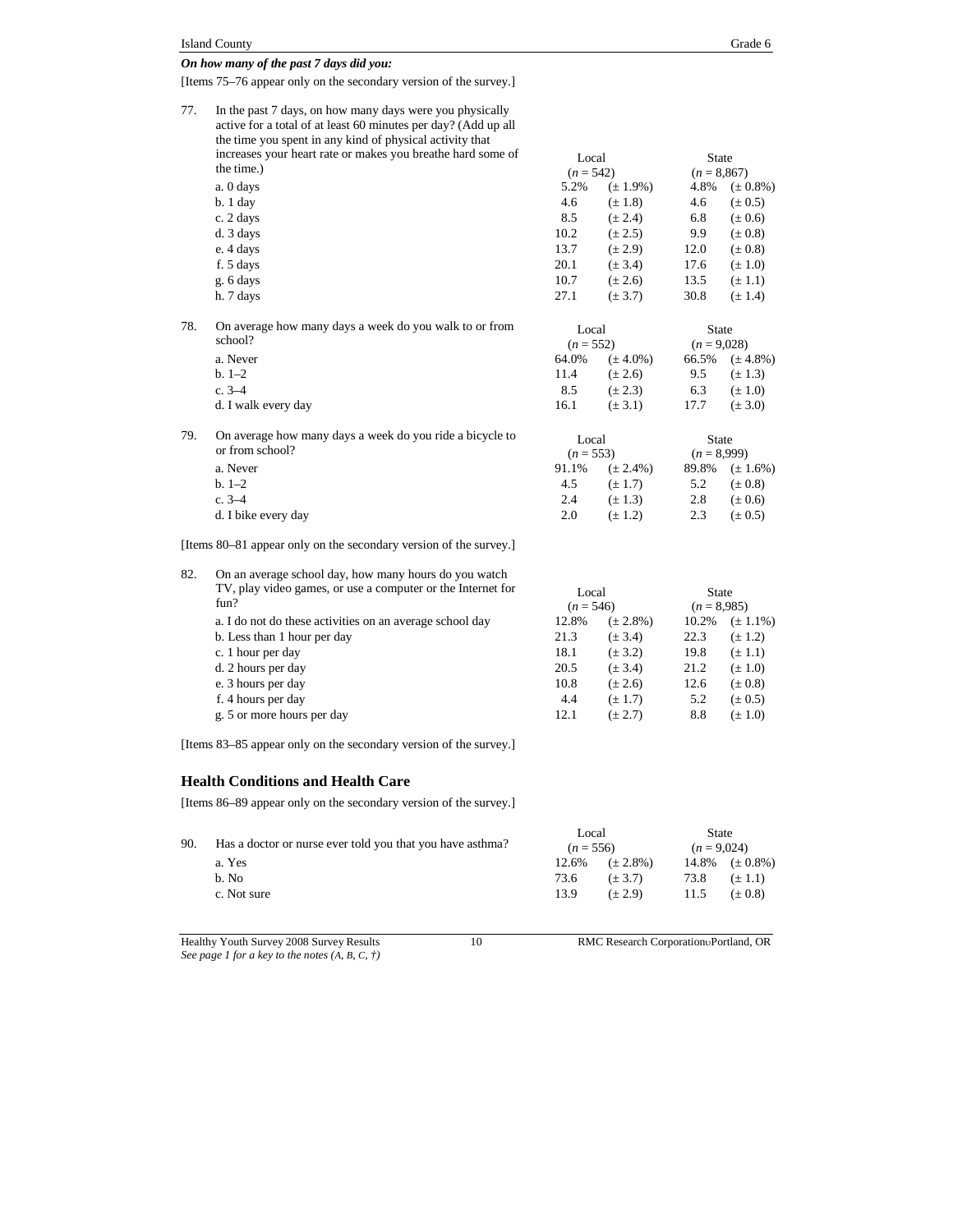| 91. | Do you still have asthma?  | Local<br>State<br>$(n = 8,990)$<br>$(n = 553)$ |               |      |                     |  |
|-----|----------------------------|------------------------------------------------|---------------|------|---------------------|--|
|     | a. I have never had asthma | 68.2%                                          | $(\pm 3.9\%)$ |      | 68.7% $(\pm 1.3\%)$ |  |
|     | b. Yes                     | 8.9                                            | $(\pm 2.4)$   | 9.7  | $(\pm 0.6)$         |  |
|     | c. No                      | 9.8                                            | $(\pm 2.5)$   | 10.4 | $(\pm 0.7)$         |  |
|     | d. Not sure                | 13.2                                           | $(\pm 2.8)$   | 11.2 | $(\pm 0.9)$         |  |

[Items 92–99 appear only on the secondary version of the survey.]

#### **Safety**

[Item 100 appears only on the secondary version of the survey.]

|      |                                                          | Local       |               | State         |               |
|------|----------------------------------------------------------|-------------|---------------|---------------|---------------|
| 101. | When you ride a bicycle, how often do you wear a helmet? | $(n = 555)$ |               | $(n = 9,034)$ |               |
|      | a. I do not ride a bicycle                               | 7.6%        | $(\pm 2.2\%)$ | 10.6%         | $(\pm 1.1\%)$ |
|      | b. Never wear a helmet                                   | 17.1        | $(\pm 3.1)$   | 19.6          | $(\pm 2.8)$   |
|      | c. Rarely wear a helmet                                  | 15.5        | $(\pm 3.0)$   | 13.3          | $(\pm 1.3)$   |
|      | d. Sometimes wear a helmet                               | 14.1        | $(\pm 2.9)$   | 14.0          | $(\pm 0.9)$   |
|      | e. Most of the time wear a helmet                        | 19.6        | $(\pm 3.3)$   | 16.9          | $(\pm 1.5)$   |
|      | f. Always wear a helmet                                  | 26.1        | $(\pm 3.6)$   | 25.6          | $(\pm 3.0)$   |

[Item 102 appears only on the secondary version of the survey.]

| 103. How often do you wear a seat belt when riding in a car<br>(driven by someone else) $B$ ? | Local<br>$(n = 555)$ |               | State<br>$(n = 9,044)$ |               |
|-----------------------------------------------------------------------------------------------|----------------------|---------------|------------------------|---------------|
| a. Never                                                                                      | 0.4%                 | $(\pm 0.5\%)$ | $0.5\%$                | $(\pm 0.2\%)$ |
| b. Rarely                                                                                     | 1.3                  | $(\pm 0.9)$   | 1.1                    | $(\pm 0.2)$   |
| c. Sometimes                                                                                  | 2.9                  | $(\pm 1.4)$   | 2.9                    | $(\pm 0.5)$   |
| d. Most of the time                                                                           | 9.4                  | $(\pm 2.4)$   | 14.2                   | $(\pm 1.0)$   |
| e. Always                                                                                     | 86.1                 | $(\pm 2.9)$   | 81.3                   | $(\pm 1.2)$   |

[Item 104 appears only on the secondary version of the survey.]

| 105. | When you rollerblade or skateboard, how often do you wear<br>a helmet?            | Local<br>$(n = 557)$ |               | State<br>$(n = 8.982)$ |               |
|------|-----------------------------------------------------------------------------------|----------------------|---------------|------------------------|---------------|
|      | a. I do not rollerblade or ride a skateboard                                      | 38.6%                | $(\pm 4.0\%)$ | 44.2%                  | $(\pm 1.9\%)$ |
|      | b. Never wear a helmet                                                            | 18.0                 | $(\pm 3.2)$   | 17.0                   | $(\pm 1.6)$   |
|      | c. Rarely wear a helmet                                                           | 6.5                  | $(\pm 2.0)$   | 7.6                    | $(\pm 0.6)$   |
|      | d. Sometimes wear a helmet                                                        | 8.1                  | $(\pm 2.3)$   | 6.7                    | $(\pm 0.6)$   |
|      | e. Most of the time wear a helmet                                                 | 10.1                 | $(\pm 2.5)$   | 8.5                    | $(\pm 0.9)$   |
|      | f. Always wear a helmet                                                           | 18.9                 | $(\pm 3.3)$   | 16.1                   | $(\pm 1.8)$   |
| 106. | Have you ever ridden in a car driven by someone who had<br>been drinking alcohol? | Local<br>$(n = 513)$ |               | State<br>$(n = 8,042)$ |               |
|      | a. Yes                                                                            | 18.1%                | $(\pm 3.3\%)$ | 22.2%                  | $(\pm 1.3\%)$ |
|      | b. No                                                                             | 62.0                 | $(\pm 4.2)$   | 58.1                   | $(\pm 1.2)$   |
|      | c. Not sure                                                                       | 19.9                 | $(\pm 3.4)$   | 19.8                   | $(\pm 0.9)$   |

[Item 107 appears only on the secondary version of the survey.]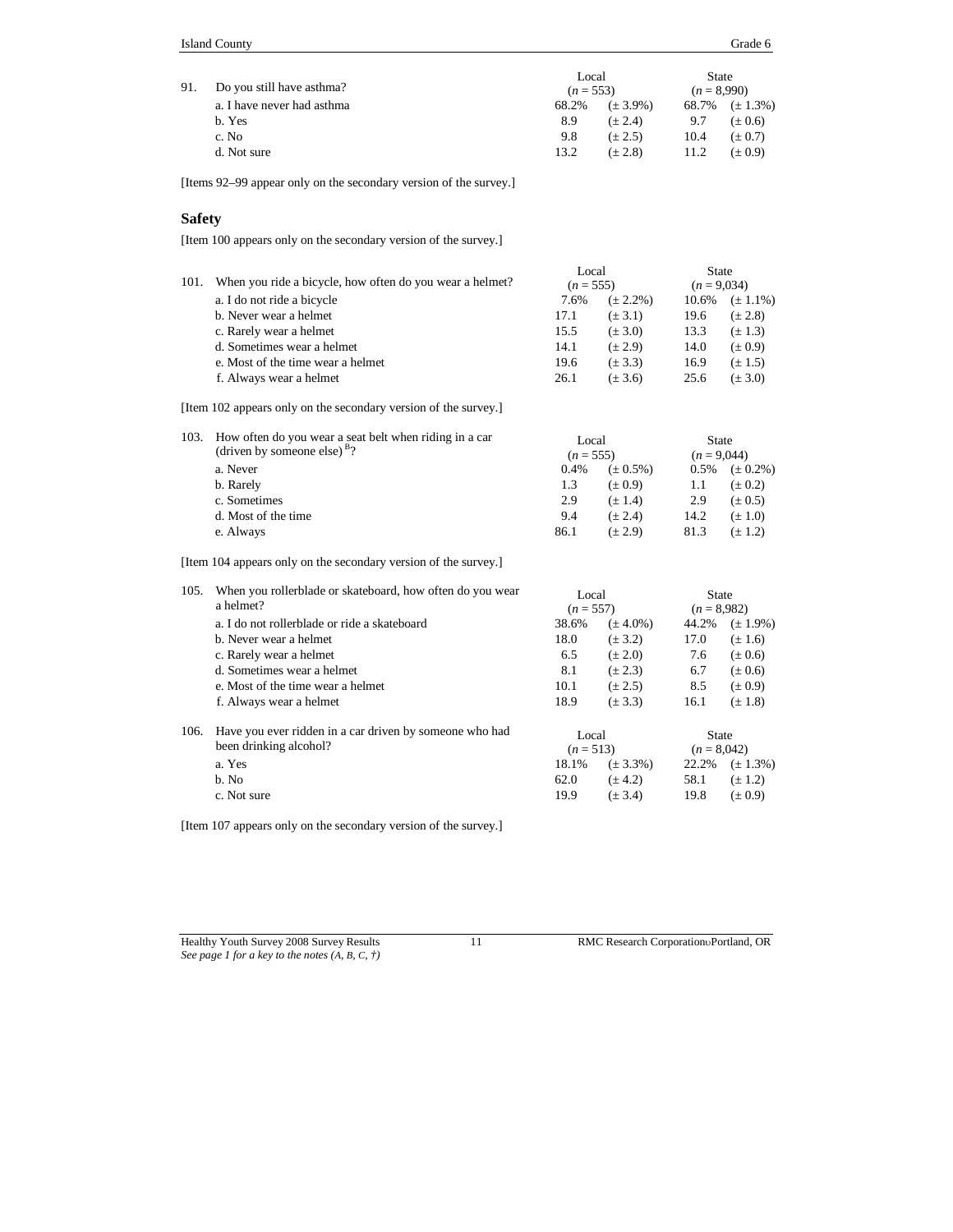| 109. During the past 30 days, did you carry a weapon such as a<br>gun, knife, or club on school property? |      | Local<br>$(n = 530)$ |      | State<br>$(n = 8.567)$ |  |
|-----------------------------------------------------------------------------------------------------------|------|----------------------|------|------------------------|--|
| a. Yes                                                                                                    |      | $2.3\%$ $(+1.3\%)$   |      | 3.0\% $(\pm 0.4\%)$    |  |
| b. No                                                                                                     | 97.7 | $(+1.3)$             | 97.1 | $(+ 0.4)$              |  |

[Items 110–112 appears only on the secondary version of the survey.]

| 113. | Do you try to work out your problems by talking about   | Local       |               | <b>State</b>  |               |
|------|---------------------------------------------------------|-------------|---------------|---------------|---------------|
|      | them?                                                   | $(n = 519)$ |               | $(n = 8,345)$ |               |
|      | a. No, never                                            | 27.2%       | $(\pm 3.8\%)$ | 26.4%         | $(\pm 2.1\%)$ |
|      | b. Yes, some of the time                                | 36.2        | $(\pm 4.1)$   | 34.2          | $(\pm 1.1)$   |
|      | c. Yes, most of the time                                | 22.0        | $(\pm 3.6)$   | 23.0          | $(\pm 1.7)$   |
|      | d. Yes, all of the time                                 | 14.6        | $(\pm 3.0)$   | 16.4          | $(\pm 1.1)$   |
| 114. | During the past 12 months, how many times were you in a | Local       |               | <b>State</b>  |               |
|      | physical fight?                                         | $(n = 526)$ |               | $(n = 8,451)$ |               |
|      | a. 0 times                                              | 71.5%       | $(\pm 3.9\%)$ | 69.4%         | $(\pm 1.5\%)$ |
|      | $b.1$ time                                              | 14.8        | $(\pm 3.0)$   | 13.8          | $(\pm 0.8)$   |
|      | c. $2-3$ times                                          | 4.9         | $(\pm 1.9)$   | 8.4           | $(\pm 0.7)$   |
|      | $d. 4-5 \tmtext{ times}$                                | 2.3         | $(\pm 1.3)$   | 2.7           | $(\pm 0.4)$   |
|      | e. 6 or more times                                      | 6.5         | $(\pm 2.1)$   | 5.7           | $(\pm 0.6)$   |

[Items 115–118 appear only on the secondary version of the survey.]

#### **Depression**

[Items 119–122 appear only on the secondary version of the survey.]

|      |                                                                       | Local       |               | <b>State</b>  |                    |  |
|------|-----------------------------------------------------------------------|-------------|---------------|---------------|--------------------|--|
| 123. | Have you ever seriously thought about killing yourself?               |             | $(n=519)$     |               | $(n = 8,395)$      |  |
|      | a. Yes                                                                | 18.1%       | $(\pm 3.3\%)$ | 15.8%         | $(\pm 1.2\%)$      |  |
|      | b. No                                                                 | 81.9        | $(\pm 3.3)$   | 84.3          | $(\pm 1.2)$        |  |
|      |                                                                       | Local       |               | State         |                    |  |
| 124. | Have you ever tried to kill yourself?                                 | $(n = 516)$ |               | $(n = 8,397)$ |                    |  |
|      | a. Yes                                                                | 5.8%        | $(\pm 2.0\%)$ |               | 4.7% $(\pm 0.7\%)$ |  |
|      | b. No                                                                 | 94.2        | $(\pm 2.0)$   | 95.3          | $(\pm 0.7)$        |  |
| 125. | When you feel sad or hopeless, are there adults you can turn<br>Local |             |               | <b>State</b>  |                    |  |
|      | to for help?                                                          |             | $(n=519)$     |               | $(n = 8,373)$      |  |
|      | a. I never feel sad or hopeless                                       | 16.8%       | $(\pm 3.2\%)$ | 18.5%         | $(\pm 1.0\%)$      |  |
|      | b. Yes                                                                | 60.1        | $(\pm 4.2)$   | 62.0          | $(\pm 1.6)$        |  |
|      | c. No                                                                 | 12.3        | $(\pm 2.8)$   | 8.4           | $(\pm 0.7)$        |  |
|      | d. Not sure                                                           | 10.8        | $(\pm 2.7)$   | 11.2          | $(\pm 0.8)$        |  |

[Items 126–127 appear only on the secondary version of the survey.]

#### **Gambling**

[Items 128–129 appear only on the secondary version of the survey.]

Healthy Youth Survey 2008 Survey Results 12 RMC Research Corporation Portland, OR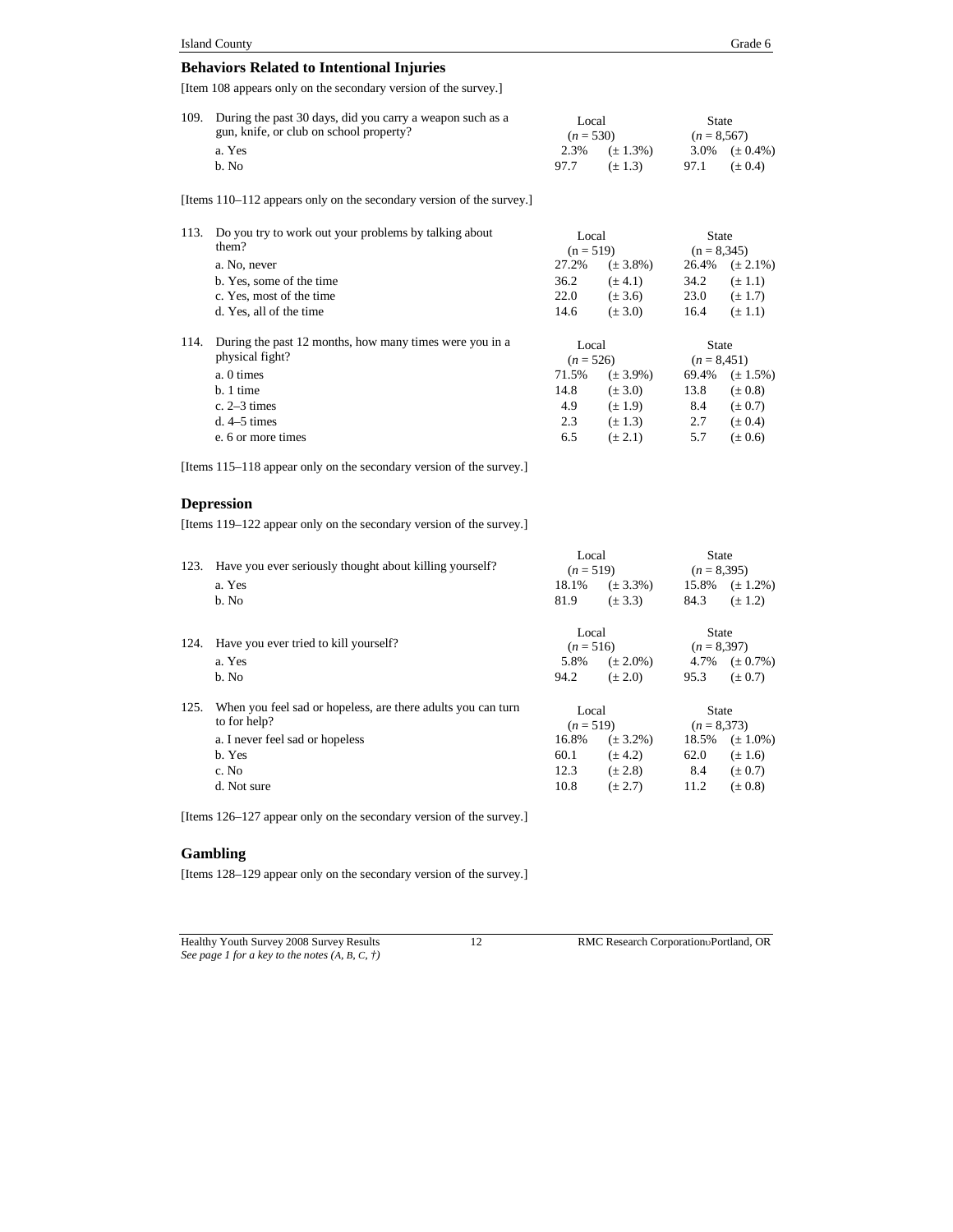#### **School Climate**

In the past few years Washington State has given increased attention to supportive learning environments. Students need a safe, nurturing, healthy, and civil learning environment if they are to be successful in school. This section provides information about student perceptions of school climate.

| 130. | A student is being bullied when another student, or group of<br>students, say or do nasty or unpleasant things to him or her.<br>It is also bullying when a student is teased repeatedly in a |                      |               |                               |               |
|------|-----------------------------------------------------------------------------------------------------------------------------------------------------------------------------------------------|----------------------|---------------|-------------------------------|---------------|
|      | way he or she doesn't like. It is NOT bullying when two                                                                                                                                       |                      |               |                               |               |
|      | students of about the same strength argue or fight. In the last<br>30 days, how often have you been bullied?                                                                                  | Local<br>$(n = 529)$ |               | <b>State</b><br>$(n = 8,473)$ |               |
|      | a. I have not been bullied                                                                                                                                                                    | 66.5%                | $(\pm 4.0\%)$ | 70.4%                         | $(\pm 1.4\%)$ |
|      | b. Once                                                                                                                                                                                       | 15.7                 | $(\pm 3.1)$   | 14.9                          | $(\pm 0.8)$   |
|      | c. $2-3$ times                                                                                                                                                                                | 8.7                  | $(\pm 2.4)$   | 7.1                           | $(\pm 0.7)$   |
|      | d. About once a week                                                                                                                                                                          | 3.0                  | $(\pm 1.5)$   | 2.2                           | $(\pm 0.4)$   |
|      | e. Several times a week                                                                                                                                                                       | 6.1                  | $(\pm 2.0)$   | 5.4                           | $(\pm 0.6)$   |
|      |                                                                                                                                                                                               |                      |               |                               |               |

[Items 131–136 appear only on the secondary version of the survey.]

# **Quality of Life**

Health-related quality of life is an individual's or group's perceived physical and mental health over time. At the individual level it involves a person's health and health-related conditions; at the community level it involves conditions that influence people's health. This section contains the results of the items related to individual quality of life.

[Items 137–147 appear only on the secondary version of the survey.]

|                                                  |             | Local               |               |                        |
|--------------------------------------------------|-------------|---------------------|---------------|------------------------|
| 148. Do you have goals and plans for the future? | $(n = 547)$ |                     | $(n = 8.901)$ |                        |
| a. No                                            |             | $13.7\%$ $(+2.9\%)$ |               | $12.4\%$ $(\pm 0.9\%)$ |
| b. Yes                                           | 86.3        | $(+ 2.9)$           |               | $87.6 \t\t(\pm 0.9)$   |

#### **Risk and Protective Factors**

Decades of research have shown that certain risk factors are associated with increased likelihood of health risk behaviors including ATOD use, violence, and delinquent behaviors. Similarly, research has shown that protective factors exert a positive influence against the negative influence of risk factors. The survey included substantial coverage of risk and protective factors based on the work of Drs. Hawkins and Catalano and associates at the University of Washington. The premise of the risk reduction and protective factor enhancement approach to prevention is that preventing a problem before it occurs requires addressing the factors that predict the problem. Ideally, this strategy entails discovering the causes of the problem behavior and influencing those causes. Many of the survey items were used to assess students' status on risk and protective factors in the community, school, and peer-individual domains. Composite scales were computed for use in local program planning.

The table on the following page provides the complete list of risk and protective factors and indicates the years the Healthy Youth Survey has included each factor.

Healthy Youth Survey 2008 Survey Results 13 RMC Research CorporationPortland, OR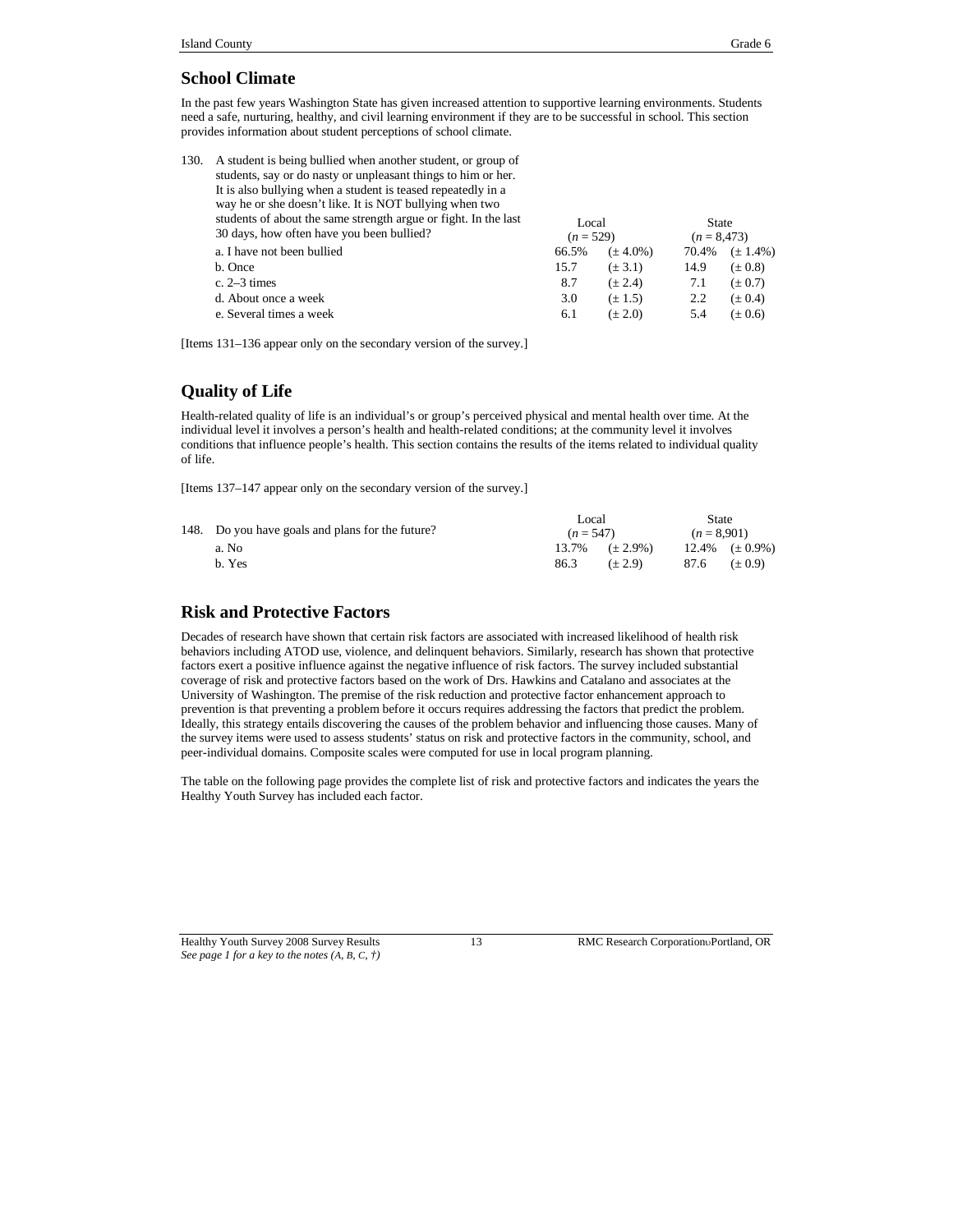## **Risk and Protective Factor Framework and Reporting Schedule**

|                                                 |      |      |                       |                                 | Healthy Youth Survey Administration Year |                           |                                 |  |
|-------------------------------------------------|------|------|-----------------------|---------------------------------|------------------------------------------|---------------------------|---------------------------------|--|
|                                                 | 1995 | 1998 | 2000                  | 2002                            | 2004                                     | 2006                      | 2008                            |  |
| <b>Community Risk Factors</b>                   |      |      |                       |                                 |                                          |                           |                                 |  |
| Low Neighborhood Attachment                     | X    | X    | X                     | $X^{\rm S}$                     |                                          | $X^{\rm S}$               | $X^{\rm S}$                     |  |
| Community Disorganization                       | X    |      |                       |                                 |                                          |                           |                                 |  |
| <b>Transitions and Mobility</b>                 | X    |      |                       |                                 | $X^{\rm S}$                              |                           |                                 |  |
| Perceived Availability of Drugs                 | X    | X    | X                     | Х                               | X                                        | Х                         | х                               |  |
| Perceived Availability of Handguns              | Χ    | X    | X                     | $X^{\rm S}$                     | $\mathsf{X}^{\operatorname{s}}$          | $X^{\rm S}$               | $\mathsf{x}^{\mathsf{s}}$       |  |
| Laws And Norms Favorable to Drug Use            | X    | X    | X                     | X                               | X                                        | X                         | X                               |  |
|                                                 |      |      |                       |                                 |                                          |                           |                                 |  |
| <b>Community Protective Factors</b>             |      |      |                       |                                 |                                          |                           |                                 |  |
| Opportunities for Prosocial Involvement         |      |      | Χ                     | X                               | $X^{\rm S}$                              | $X^{\rm S}$               | $\mathsf{X}^{\operatorname{S}}$ |  |
| Rewards for Prosocial Involvement               | Χ    | Χ    | X                     | X                               | X                                        | X                         | X                               |  |
| <b>Family Risk Factors</b>                      |      |      |                       |                                 |                                          |                           |                                 |  |
| Family History of Antisocial Behavior           | Χ    |      |                       |                                 |                                          |                           |                                 |  |
| Poor Family Management                          | X    |      |                       | $X^{\rm s}$                     | $X^{\rm S}$                              | $X^{S, \dagger}$          | $X^{S,\dagger}$                 |  |
| <b>Family Conflict</b>                          |      |      |                       |                                 |                                          |                           |                                 |  |
| Parental Attitudes Favorable towards Drug Use   |      |      |                       |                                 | $X^{\rm S}$                              |                           | $X^{S,\dagger}$                 |  |
| Parental Attitudes Favorable to Antisocial      | X    |      |                       |                                 | $\mathsf{X}^{\mathsf{S}}$                |                           |                                 |  |
| Behavior                                        |      |      |                       |                                 |                                          |                           |                                 |  |
| Antisocial Behavior Among Familiar Adults       |      |      |                       | $\mathsf{X}^{\texttt{S}}$       |                                          |                           |                                 |  |
| <b>Family Protective Factors</b>                |      |      |                       |                                 |                                          |                           |                                 |  |
| Attachment                                      |      |      |                       |                                 |                                          |                           |                                 |  |
| Opportunities for Prosocial Involvement         | Χ    |      |                       | Χ                               | $X_{E}$                                  | $X^{\dagger}$             | $X^{\dagger}$                   |  |
| Rewards for Prosocial Involvement               | Χ    |      |                       | Χ                               | $X_{E}$                                  | $\mathsf{X}^\dagger$      | $X^{\dagger}$                   |  |
|                                                 |      |      |                       |                                 |                                          |                           |                                 |  |
| <b>School Risk Factors</b><br>Academic Failure  | Χ    | Χ    | Χ                     | Χ                               | Χ                                        | Χ                         | Χ                               |  |
| Low Commitment to School                        | X    | х    | X                     | X                               | X                                        | X                         | X                               |  |
|                                                 |      |      |                       |                                 |                                          |                           |                                 |  |
| <b>School Protective Factors</b>                |      |      |                       |                                 |                                          |                           |                                 |  |
| Opportunities for Prosocial Involvement         | X    | X    | X                     | $X^{\rm S}$                     | $X^{\rm S}$                              | $X^{\rm S}$               | $\mathsf{X}^{\mathsf{s}}$       |  |
| Rewards for Prosocial Involvement               | X    | X    | X                     | x                               | x                                        | x                         | x                               |  |
| <b>Peer-Individual Risk Factors</b>             |      |      |                       |                                 |                                          |                           |                                 |  |
| Rebelliousness                                  | Χ    | Χ    |                       |                                 |                                          |                           |                                 |  |
| Gang Involvement                                |      |      |                       |                                 |                                          |                           |                                 |  |
| Perceived Risk of Drug Use                      |      | Χ    | Χ                     | Χ                               | Χ                                        | Χ                         | Х                               |  |
| Early Initiation of Drug Use                    |      |      | Χ                     | $X^{\mathsf{S}}$                | $X^{\text{S}}$                           | $X^{\text{S}}$            | $X^{\text{S}}$                  |  |
| Early Initiation of Antisocial Behavior         | Х    | X    | X                     | $\chi_{\rm 2}$                  | $\mathsf{X}^{\operatorname{S}}$          | χs                        | $\mathsf{X}^\mathsf{S}$         |  |
| Favorable Attitudes Towards Drug Use            | Χ    | Χ    | Χ                     | Χ                               | Χ                                        | X                         | Χ                               |  |
| Favorable Attitudes Towards Antisocial Behavior | Χ    | Χ    | X                     | $X^{\rm S}$                     | $X^{\rm S}$                              | $\mathsf{X}^{\mathsf{S}}$ | $\mathsf{X}^{\mathtt{S}}$       |  |
| <b>Sensation Seeking</b>                        | Χ    | Χ    |                       |                                 |                                          |                           |                                 |  |
| Rewards for Antisocial Involvement              |      | x    | X                     | $X^{\rm S}$                     | $X^{\rm S}$                              | $X^{\rm S}$               | $X^{\rm S}$                     |  |
| Friends' Use of Drugs                           | Х    | Х    | Χ                     | $\mathsf{X}^{\operatorname{s}}$ | $X^{\rm S}$                              | $\times^{\mathrm{s}}$     | $x^{\rm s}$                     |  |
| <b>Interaction With Antisocial Peers</b>        | X    | Χ    |                       |                                 | $X^{\text{S}}$                           | $\mathsf{X}^{\mathsf{S}}$ | $\mathsf{X}^{\mathsf{S}}$       |  |
| Intentions to Use                               |      |      |                       | $\mathsf{X}^{\operatorname{S}}$ | $X^{\rm S}$                              | $\mathsf{X}^{\mathsf{S}}$ | $\times^{\rm s}$                |  |
| <b>Peer-Individual Protective Factors</b>       |      |      |                       |                                 |                                          |                           |                                 |  |
| <b>Interaction With Prosocial Peers</b>         |      |      |                       |                                 | Χ                                        | X                         | Χ                               |  |
| Belief in the Moral Order                       | Χ    | X    | Χ                     | $X^{\rm S}$                     | $X^{\rm S}$                              | $X^{\rm s}$               | $\mathsf{X}^{\mathsf{S}}$       |  |
| Prosocial Involvement                           |      |      |                       |                                 | X                                        | X                         | $X_{\text{E}}$                  |  |
| Rewards for Prosocial Involvement               |      |      |                       |                                 |                                          |                           |                                 |  |
| Social Skills                                   | X    | Χ    | $\times^{\mathrm{s}}$ | $\mathsf{X}^{\mathsf{S}}$       | $\mathsf{X}^{\mathsf{S}}$                | $\mathsf{X}^{\mathsf{S}}$ | $x^s$                           |  |
| Religiosity                                     |      | X    |                       |                                 |                                          |                           |                                 |  |

*Note.*  $S =$  Included only on the secondary version;  $E =$  Included only on the elementary version;  $\dagger =$  Based on optional items.

Healthy Youth Survey 2008 Survey Results 14 RMC Research Corporation Portland, OR *See page 1 for a key to the notes (A, B, C, †)*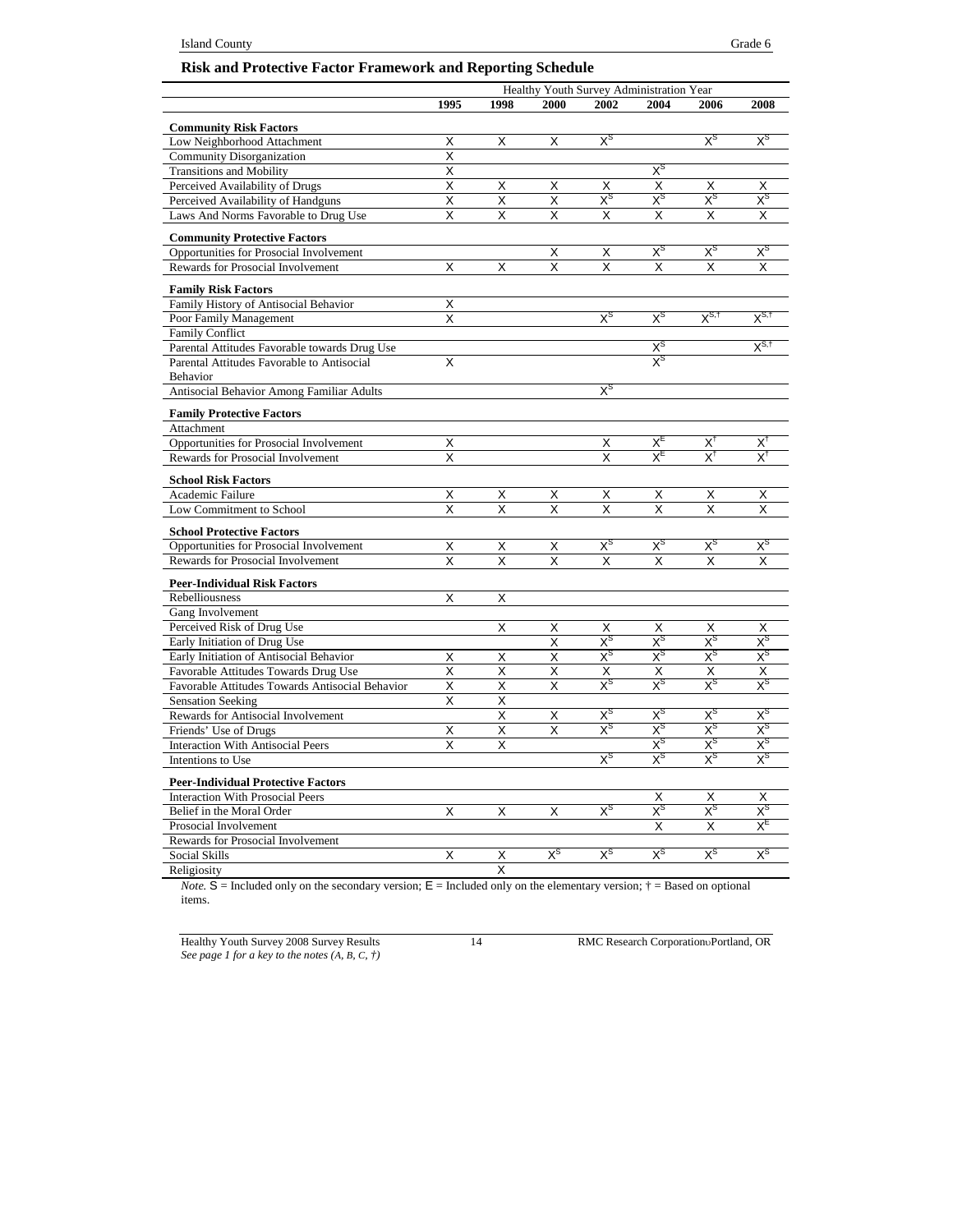#### **Risk and Protective Factor Scale Results**

For each *risk* factor scale, the percentage of students who are at risk (i.e., who agreed with statements that predict ATOD use or other problem behaviors) is reported; higher percentages indicate that *more* students are likely to engage in problem behaviors. For each *protective* factor scale, the percentage of students who are resilient (i.e., who agreed with statements that predict the ability to resist ATOD use or other problem behaviors) is reported; higher percentages indicate that *fewer* students are likely to engage in problem behaviors. These percentages are based on computational methods provided by the University of Washington's Social Development Research Group.

| <b>Community Risk Factors</b>                           | Local                                          | <b>State</b>                            |  |
|---------------------------------------------------------|------------------------------------------------|-----------------------------------------|--|
|                                                         | $(n = 509)$                                    | $(n = 8,369)$                           |  |
| Perceived Availability of Drugs (Items 152–155)         | 24.6%                                          | 23.5% $(\pm 1.3\%)$<br>$(\pm 3.7\%)$    |  |
|                                                         | $(n = 518)$                                    | $(n = 8,578)$                           |  |
| Laws And Norms Favorable to Drug Use (Items 157–162)    | 31.5%                                          | $(\pm 4.0\%)$<br>35.9% $(\pm 1.6\%)$    |  |
| <b>Community Protective Factors</b>                     | Local                                          | State                                   |  |
|                                                         | $(n = 543)$                                    | $(n = 8,799)$                           |  |
| Rewards for Prosocial Involvement (Items 167-169)       | 29.5%<br>$(\pm 3.8\%)$                         | 36.4% $(\pm 1.4\%)$                     |  |
| <b>Family Risk Factors</b>                              | [Only on the secondary version of the survey.] |                                         |  |
| <b>Family Protective Factors</b>                        | Local                                          | <b>State</b>                            |  |
|                                                         | $(n = 433)$                                    | $(n = 6, 153)$                          |  |
| Opportunities for Prosocial Involvement (Items 178–180) | 49.7%                                          | $(\pm 4.7\%)$<br>54.8% $(\pm 1.9\%)$    |  |
|                                                         | $(n = 432)$                                    | $(n = 6,109)$                           |  |
| Rewards for Prosocial Involvement (Items 181-184)       | 56.5%                                          | $(\pm 4.7\%)$<br>58.6% $(\pm 2.1\%)$    |  |
| <b>School Risk Factors</b>                              | Local                                          | State                                   |  |
|                                                         | $(n = 512)$                                    | $(n = 8,478)$                           |  |
| Academic Failure (Items 188-189)                        | 41.0%                                          | $(\pm 4.3\%)$<br>42.4% $(\pm 2.0\%)$    |  |
|                                                         | $(n = 552)$                                    | $(n = 8,962)$                           |  |
| Low Commitment to School (Items 190–196)                | 47.3%<br>$(\pm 4.2\%)$                         | 43.0% $(\pm 1.8\%)$                     |  |
| <b>School Protective Factors</b>                        | Local                                          | <b>State</b>                            |  |
|                                                         | $(n = 547)$                                    | $(n = 8,908)$                           |  |
| Rewards for Prosocial Involvement (Items 202-205)       | $(\pm 4.2\%)$<br>48.3%                         | 49.8% $(\pm 1.6\%)$                     |  |
| <b>Peer-Individual Risk Factors</b>                     | Local                                          | State                                   |  |
|                                                         | $(n = 451)$                                    | $(n = 7,187)$                           |  |
| Perceived Risk of Drug Use (Items 206-209)              | 33.3%                                          | $(\pm 4.4\%)$<br>$31.9\%$ (± 2.2%)      |  |
|                                                         | $(n = 513)$                                    | $(n = 8,139)$                           |  |
| Favorable Attitudes Towards Drug Use (Items 224–227)    | 21.3%<br>$(\pm 3.5\%)$                         | $20.9\%$ ( $\pm$ 1.2%)                  |  |
| <b>Peer-Individual Protective Factors</b>               | Local                                          | <b>State</b>                            |  |
|                                                         | $(n = 523)$                                    | $(n = 8,617)$                           |  |
| Interaction With Prosocial Peers (Items 250–254)        | 38.2%                                          | $43.2\%$ $(\pm 2.4\%)$<br>$(\pm 4.2\%)$ |  |
|                                                         | $(n = 536)$                                    | $(n = 8,812)$                           |  |
| Prosocial Involvement (Items 259-261)                   | 33.6%<br>$(\pm 4.0\%)$                         | $40.4\%$ $(\pm 2.3\%)$                  |  |

*See page 1 for a key to the notes (A, B, C, †)*

Healthy Youth Survey 2008 Survey Results 15 RMC Research Corporation Portland, OR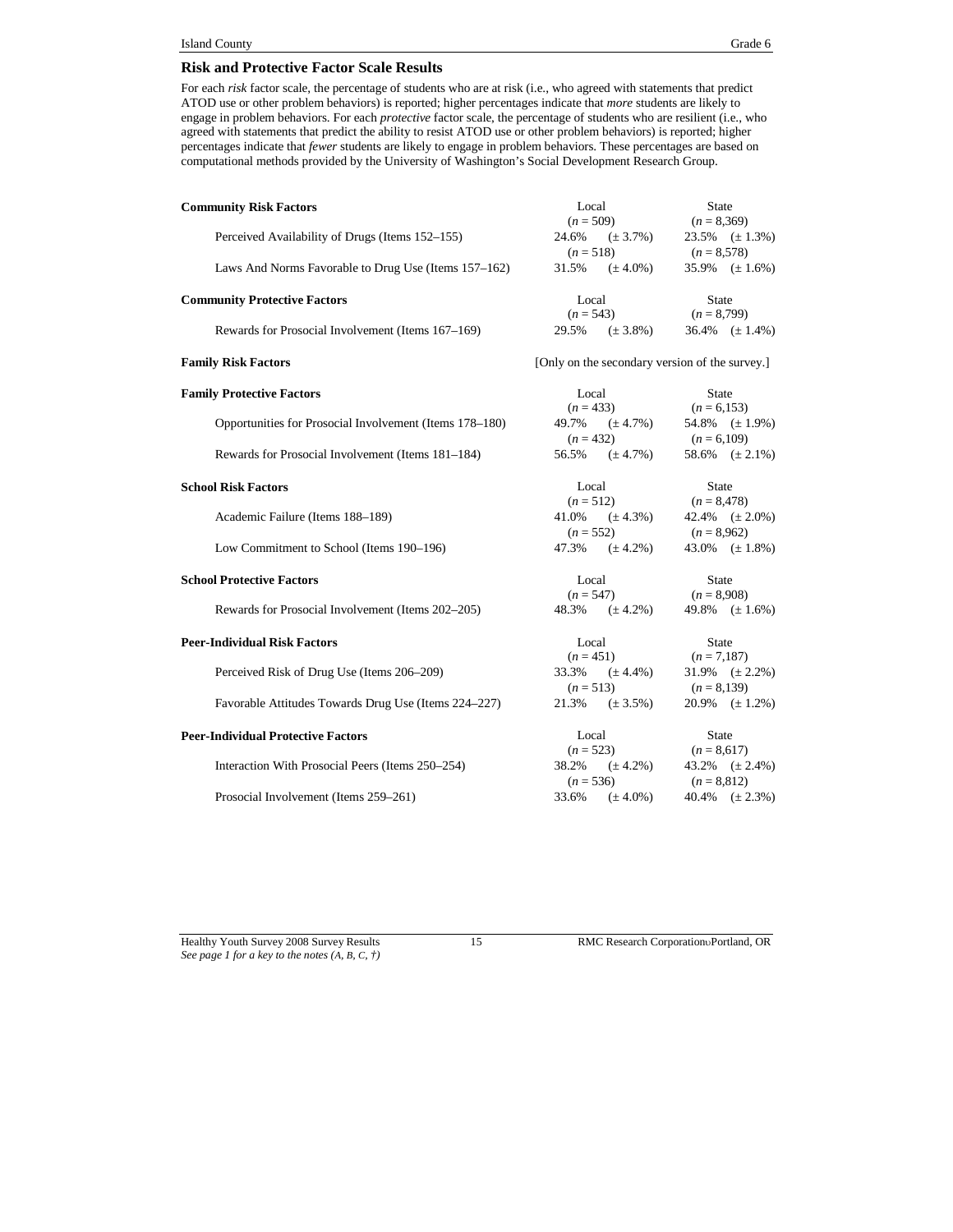# **Graph of Scale Results**

#### **Risk andProtective Factors**



Healthy Youth Survey 2008 Survey Results 16 RMC Research Corporation Portland, OR *See page 1 for a key to the notes (A, B, C, †)*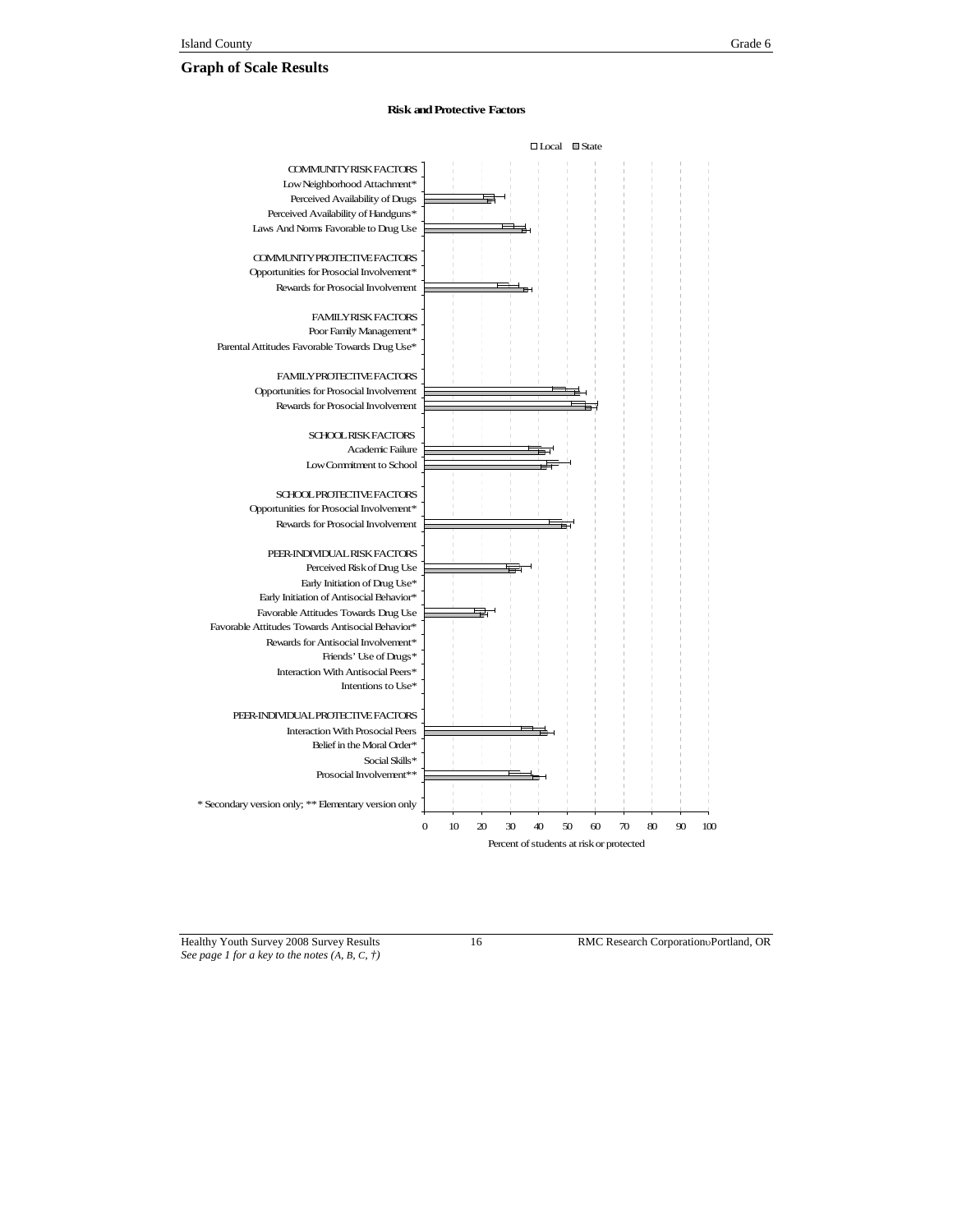# **Risk and Protective Factors: Individual Item Results**

The remainder of the report provides results for the individual items used to compute the risk and protective factors.

## **Community Domain**

[Items 149–151 appear only on the secondary version of the survey.]

| 152. | If you wanted to get some beer, wine, or hard liquor (for<br>example, vodka, whiskey, or gin), how easy would it be for | Local       |               | <b>State</b>  |               |
|------|-------------------------------------------------------------------------------------------------------------------------|-------------|---------------|---------------|---------------|
|      | you to get some?                                                                                                        | $(n = 510)$ |               | $(n = 8,423)$ |               |
|      | a. Very hard                                                                                                            | 66.3%       | $(\pm 4.1\%)$ | 67.0%         | $(\pm 1.3\%)$ |
|      | b. Sort of hard                                                                                                         | 14.5        | $(\pm 3.1)$   | 15.6          | $(\pm 0.9)$   |
|      | c. Sort of easy                                                                                                         | 10.8        | $(\pm 2.7)$   | 9.3           | $(\pm 0.7)$   |
|      | d. Very easy                                                                                                            | 8.4         | $(\pm 2.4)$   | 8.1           | $(\pm 0.7)$   |
| 153. | If you wanted to get some cigarettes, how easy would it be.                                                             | Local       |               | <b>State</b>  |               |
|      | for you to get some?                                                                                                    | $(n = 513)$ |               | $(n = 8,402)$ |               |
|      | a. Very hard                                                                                                            | 69.2%       | $(\pm 4.0\%)$ | 71.5%         | $(\pm 1.5\%)$ |
|      | b. Sort of hard                                                                                                         | 12.3        | $(\pm 2.8)$   | 12.3          | $(\pm 0.7)$   |
|      | c. Sort of easy                                                                                                         | 8.8         | $(\pm 2.5)$   | 7.7           | $(\pm 0.7)$   |
|      | d. Very easy                                                                                                            | 9.8         | $(\pm 2.6)$   | 8.5           | $(\pm 0.9)$   |
| 154. | If you wanted to get some marijuana, how easy would it be                                                               | Local       |               | State         |               |
|      | for you to get some?                                                                                                    |             |               |               |               |
|      |                                                                                                                         | $(n = 508)$ |               | $(n = 8,345)$ |               |
|      | a. Very hard                                                                                                            | 85.0%       | $(\pm 3.1\%)$ | 86.0%         | $(\pm 1.2\%)$ |
|      | b. Sort of hard                                                                                                         | 8.3         | $(\pm 2.4)$   | 7.0           | $(\pm 0.6)$   |
|      | c. Sort of easy                                                                                                         | 3.7         | $(\pm 1.6)$   | 3.3           | $(\pm 0.4)$   |
|      | d. Very easy                                                                                                            | 3.0         | $(\pm 1.5)$   | 3.7           | $(\pm 0.6)$   |
| 155. | If you wanted to get a drug like cocaine, LSD, or                                                                       | Local       |               | State         |               |
|      | amphetamines, how easy would it be for you to get some?                                                                 | $(n = 502)$ |               | $(n = 8,318)$ |               |
|      | a. Very hard                                                                                                            | 88.3%       | $(\pm 2.8\%)$ | 88.4%         | $(\pm 1.0\%)$ |
|      | b. Sort of hard                                                                                                         | 7.0         | $(\pm 2.2)$   | 6.3           | $(\pm 0.6)$   |
|      | c. Sort of easy                                                                                                         | 2.4         | $(\pm 1.3)$   | 2.6           | $(\pm 0.5)$   |
|      | d. Very easy                                                                                                            | 2.4         | $(\pm 1.3)$   | 2.6           | $(\pm 0.4)$   |
|      | [Item 156 appears only on the secondary version of the survey.]                                                         |             |               |               |               |
| 157. | How wrong would most adults in your neighborhood <sup>C</sup> /                                                         |             |               |               |               |
|      | neighborhood or community <sup>A</sup> think it was for kids your age                                                   | Local       |               | State         |               |
|      | to use marijuana?                                                                                                       | $(n = 518)$ |               | $(n = 8,577)$ |               |
|      | a. Very wrong                                                                                                           | 85.3%       | $(\pm 3.0\%)$ | 86.4%         | $(\pm 1.0\%)$ |
|      | b. Wrong                                                                                                                | 10.4        | $(\pm 2.6)$   | 8.4           | $(\pm 0.6)$   |
|      | c. A little bit wrong                                                                                                   | 2.3         | $(\pm 1.3)$   | 2.9           | $(\pm 0.5)$   |
|      | d. Not wrong at all                                                                                                     | 1.9         | $(\pm 1.2)$   | 2.2           | $(\pm 0.4)$   |
| 158. | How wrong would most adults in your neighborhood $\sim$                                                                 |             |               |               |               |
|      | neighborhood or community <sup>A</sup> think it was for kids your age                                                   | Local       |               | State         |               |
|      | to drink alcohol?                                                                                                       | $(n = 525)$ |               | $(n = 8,649)$ |               |
|      | a. Very wrong                                                                                                           | 77.3%       | $(\pm 3.6\%)$ | 78.3%         | $(\pm 1.1\%)$ |
|      |                                                                                                                         | 16.4        | $(\pm 3.2)$   | 14.2          | $(\pm 0.8)$   |
|      | b. Wrong                                                                                                                | 4.6         |               | 5.0           |               |
|      | c. A little bit wrong                                                                                                   |             | $(\pm 1.8)$   |               | $(\pm 0.5)$   |
|      | d. Not wrong at all                                                                                                     | 1.7         | $(\pm 1.1)$   | 2.4           | $(\pm 0.5)$   |
|      |                                                                                                                         |             |               |               |               |

*See page 1 for a key to the notes (A, B, C, †)*

Healthy Youth Survey 2008 Survey Results 17 RMC Research CorporationPortland, OR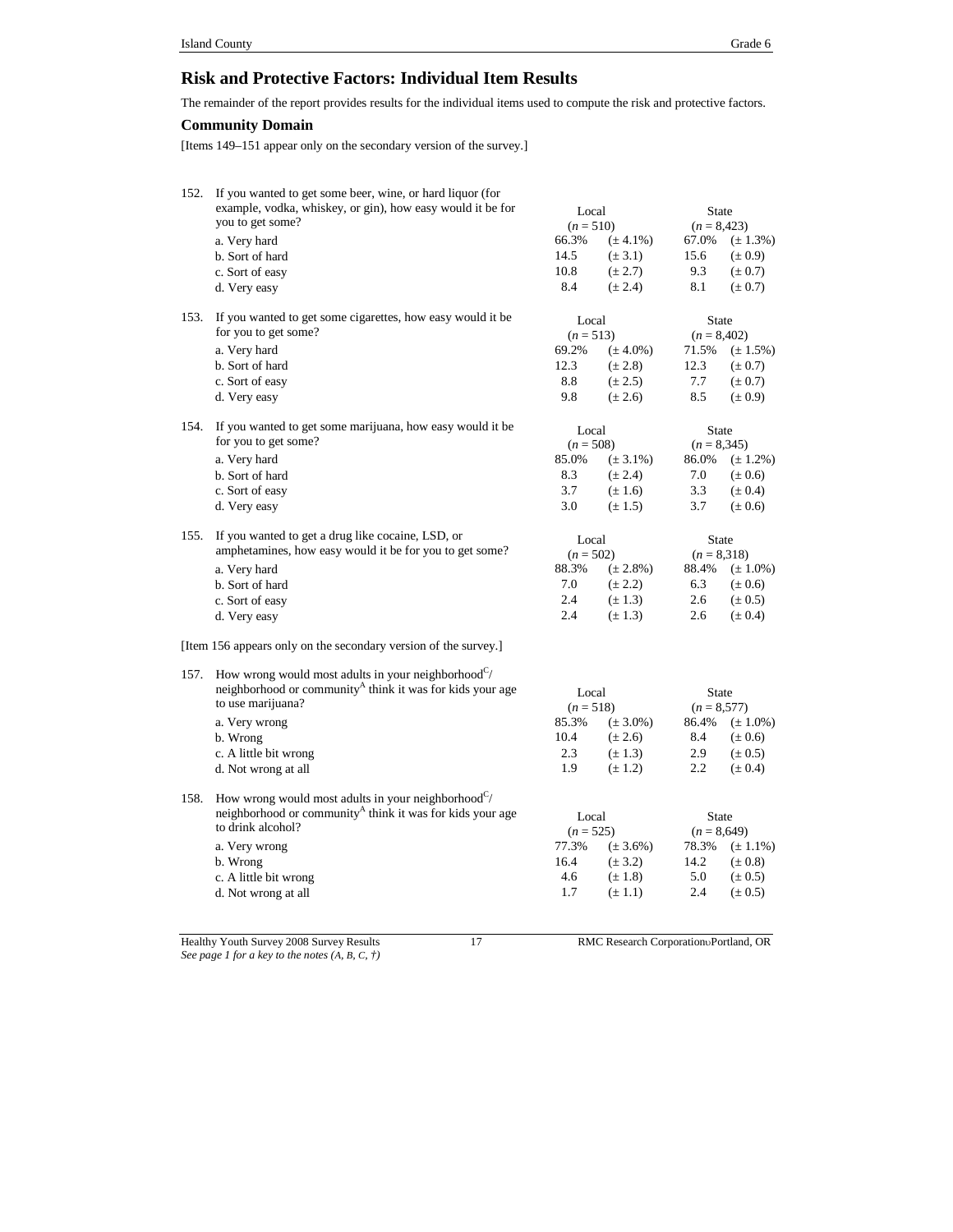| 159. | How wrong would most adults in your neighborhood $\mathcal{C}/$<br>neighborhood or community <sup>A</sup> think it was for kids your age | Local       |               | <b>State</b>   |                     |
|------|------------------------------------------------------------------------------------------------------------------------------------------|-------------|---------------|----------------|---------------------|
|      | to smoke cigarettes?                                                                                                                     | $(n = 526)$ |               | $(n = 8,647)$  |                     |
|      | a. Very wrong                                                                                                                            | 79.5%       | $(\pm 3.4\%)$ | 80.5%          | $(\pm 1.1\%)$       |
|      | b. Wrong                                                                                                                                 | 11.8        | $(\pm 2.8)$   | 12.1           | $(\pm 0.7)$         |
|      | c. A little bit wrong                                                                                                                    | 6.1         | $(\pm 2.0)$   | 4.6            | $(\pm 0.6)$         |
|      | d. Not wrong at all                                                                                                                      | 2.7         | $(\pm 1.4)$   | 2.9            | $(\pm 0.5)$         |
| 160. | If a kid drank some beer, wine, or hard liquor (for example,                                                                             |             |               |                |                     |
|      | vodka, whiskey, or gin) in your neighborhood <sup><math>C/</math></sup>                                                                  | Local       |               | <b>State</b>   |                     |
|      | community <sup>A</sup> would he or she be caught by the police?                                                                          | $(n = 514)$ |               | $(n = 8,540)$  |                     |
|      | a. NO!                                                                                                                                   | 12.3%       | $(\pm 2.8\%)$ |                | 12.8% $(\pm 1.0\%)$ |
|      | $b$ . no                                                                                                                                 | 21.2        | $(\pm 3.5)$   | 26.9           | $(\pm 1.1)$         |
|      | c. yes                                                                                                                                   | 30.4        | $(\pm 4.0)$   | 30.5           | $(\pm 1.1)$         |
|      | d. YES!                                                                                                                                  | 36.2        | $(\pm 4.2)$   | 29.8           | $(\pm 1.3)$         |
| 161. | If a kid carried a handgun in your neighborhood $\mathcal{C}/$                                                                           | Local       |               | <b>State</b>   |                     |
|      | community <sup>A</sup> would he or she be caught by the police?                                                                          | $(n = 517)$ |               | $(n = 8,568)$  |                     |
|      | a. NO!                                                                                                                                   | 6.8%        | $(\pm 2.2\%)$ |                | 9.0% $(\pm 0.8\%)$  |
|      | b. no                                                                                                                                    | 12.4        | $(\pm 2.8)$   | 13.5           | $(\pm 0.8)$         |
|      |                                                                                                                                          | 24.4        | $(\pm 3.7)$   | 28.1           | $(\pm 1.0)$         |
|      | c. yes                                                                                                                                   | 56.5        |               | 49.5           |                     |
|      | d. YES!                                                                                                                                  |             | $(\pm 4.3)$   |                | $(\pm 1.4)$         |
| 162. | If a kid smoked marijuana in your neighborhood $\mathcal{C}/$                                                                            | Local       |               | <b>State</b>   |                     |
|      | community <sup>A</sup> would he or she be caught by the police?                                                                          | $(n = 515)$ |               | $(n = 8, 511)$ |                     |
|      | a. NO!                                                                                                                                   | 7.4%        | $(\pm 2.3\%)$ |                | 9.5% $(\pm 0.9\%)$  |
|      | $b$ . no                                                                                                                                 | 15.9        | $(\pm 3.2)$   | 18.5           | $(\pm 1.0)$         |
|      | c. yes                                                                                                                                   | 29.1        | $(\pm 3.9)$   | 32.4           | $(\pm 1.2)$         |
|      | d. YES!                                                                                                                                  | 47.6        | $(\pm 4.3)$   | 39.6           | $(\pm 1.4)$         |
|      |                                                                                                                                          |             |               |                |                     |

[Item 163 appears only on the secondary version of the survey.]

# *Which of the following activities for people your age are available in your community?*

[Item 164–166 appears only on the secondary version of the survey.]

| 167. | My neighbors notice when I am doing a good job and let me<br>know.                                                           | Local<br>$(n = 539)$ |               | State<br>$(n = 8,801)$        |               |
|------|------------------------------------------------------------------------------------------------------------------------------|----------------------|---------------|-------------------------------|---------------|
|      | a. NO!                                                                                                                       | 47.3%                | $(\pm 4.2\%)$ | 39.6%                         | $(\pm 1.7\%)$ |
|      | b. no                                                                                                                        | 31.0                 | $(\pm 3.9)$   | 34.1                          | $(\pm 1.2)$   |
|      | c. yes                                                                                                                       | 16.0                 | $(\pm 3.1)$   | 19.8                          | $(\pm 1.2)$   |
|      | d. YES!                                                                                                                      | 5.8                  | $(\pm 2.0)$   | 6.5                           | $(\pm 0.6)$   |
| 168. | There are people in my neighborhood <sup>C</sup> / neighborhood or<br>community <sup>A</sup> who encourage me to do my best. | Local<br>$(n = 542)$ |               | <b>State</b><br>$(n = 8,797)$ |               |
|      | a. NO!                                                                                                                       | 34.5%                | $(\pm 4.0\%)$ | 28.6%                         | $(\pm 1.5\%)$ |
|      | b. no                                                                                                                        | 29.0                 | $(\pm 3.8)$   | 26.3                          | $(\pm 1.1)$   |
|      | c. yes                                                                                                                       | 25.3                 | $(\pm 3.7)$   | 31.8                          | $(\pm 1.1)$   |
|      | d. YES!                                                                                                                      | 11.3                 | $(\pm 2.7)$   | 13.4                          | $(\pm 0.9)$   |
|      |                                                                                                                              |                      |               |                               |               |

Healthy Youth Survey 2008 Survey Results 18 RMC Research Corporation Portland, OR *See page 1 for a key to the notes (A, B, C, †)*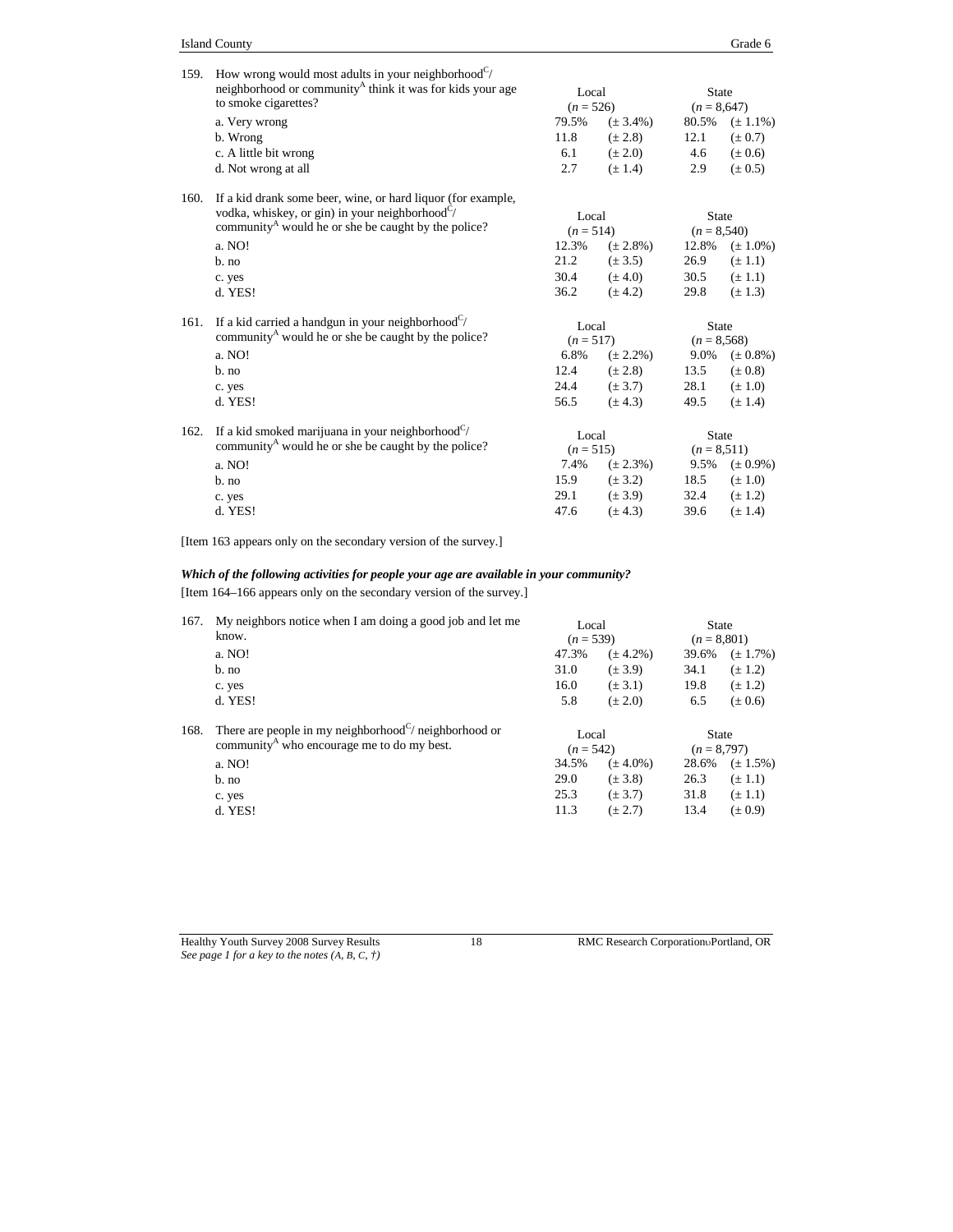| 169. There are people in my neighborhood $\mathcal{C}/$ neighborhood or<br>community <sup>A</sup> who are proud of me when I do something<br>well. | Local<br>$(n = 535)$ |               | State<br>$(n = 8.764)$ |                        |
|----------------------------------------------------------------------------------------------------------------------------------------------------|----------------------|---------------|------------------------|------------------------|
| a. NO!                                                                                                                                             | 33.6%                | $(\pm 4.0\%)$ |                        | $27.3\%$ $(\pm 1.5\%)$ |
| b. no                                                                                                                                              | 28.4                 | $(\pm 3.8)$   | 29.0                   | $(\pm 1.2)$            |
| c. yes                                                                                                                                             | 29.7                 | $(\pm 3.9)$   | 32.2                   | $(\pm 1.3)$            |
| d. YES!                                                                                                                                            | 8.2                  | $(\pm 2.3)$   | 11.6                   | $(\pm 0.8)$            |

#### **Family Domain**

*The next set of questions asks about your family. When answering these questions, please think about the people you consider to be your family—parents, stepparents, grandparents, aunts, uncles, etc.*

[Items 170–177 appear only on the secondary version of the survey.]

| 178. | If I had a personal problem, I could ask my mom or dad for<br>help. $†$                   | Local<br>$(n = 430)$ |                            | <b>State</b><br>$(n = 6, 124)$ |                            |
|------|-------------------------------------------------------------------------------------------|----------------------|----------------------------|--------------------------------|----------------------------|
|      | a. NO!                                                                                    |                      | 7.4%<br>$(\pm 2.5\%)$      |                                | $(\pm 0.7\%)$              |
|      | $b$ . no                                                                                  | 7.9                  | $(\pm 2.5)$                | 6.2%<br>7.7                    | $(\pm 0.7)$                |
|      |                                                                                           | 33.7                 | $(\pm 4.5)$                | 30.3                           | $(\pm 1.2)$                |
|      | c. yes<br>d. YES!                                                                         | 50.9                 | $(\pm 4.7)$                | 55.9                           | $(\pm 1.7)$                |
|      |                                                                                           |                      |                            |                                |                            |
| 179. | My parents give me lots of chances to do fun things with                                  | Local                |                            | <b>State</b>                   |                            |
|      | them. $T$                                                                                 | $(n = 434)$          |                            | $(n = 6,192)$                  |                            |
|      | a. NO!                                                                                    | 6.9%                 | $(\pm 2.4\%)$              | 5.9%                           | $(\pm 0.7\%)$              |
|      | b. no                                                                                     | 13.8                 | $(\pm 3.3)$                | 11.8                           | $(\pm 0.9)$                |
|      | c. yes                                                                                    | 37.6                 | $(\pm 4.5)$                | 39.3                           | $(\pm 1.3)$                |
|      | d. YES!                                                                                   | 41.7                 | $(\pm 4.6)$                | 43.1                           | $(\pm 1.5)$                |
| 180. | My parents ask me what I think before most family                                         | Local                |                            | <b>State</b>                   |                            |
|      | decisions affecting me are made. <sup>†</sup>                                             | $(n = 425)$          |                            | $(n = 6,062)$                  |                            |
|      | a. NO!                                                                                    | 10.4%                | $(\pm 2.9\%)$              | 9.9%                           | $(\pm 1.0\%)$              |
|      | $b$ . no                                                                                  | 20.9                 | $(\pm 3.9)$                | 18.3                           | $(\pm 1.3)$                |
|      | c. yes                                                                                    | 41.7                 | $(\pm 4.7)$                | 40.2                           | $(\pm 1.3)$                |
|      | d. YES!                                                                                   | 27.1                 | $(\pm 4.2)$                | 31.6                           | $(\pm 1.6)$                |
| 181. | My parents notice when I am doing a good job and let me                                   | Local                |                            | <b>State</b>                   |                            |
|      | know about it. <sup>†</sup>                                                               | $(n = 431)$          |                            | $(n = 6, 115)$                 |                            |
|      | a. Never or almost never                                                                  | 7.7%                 | $(\pm 2.5\%)$              | 5.9%                           | $(\pm 0.7\%)$              |
|      | b. Sometimes                                                                              | 16.5                 | $(\pm 3.5)$                | 18.5                           | $(\pm 1.4)$                |
|      | c. Often                                                                                  | 28.3                 | $(\pm 4.3)$                | 27.3                           | $(\pm 1.1)$                |
|      | d. All the time                                                                           | 47.6                 | $(\pm 4.7)$                | 48.3                           | $(\pm 1.7)$                |
| 182. | How often do your parents tell you they're proud of you for                               | Local                |                            | <b>State</b>                   |                            |
|      | something you've done? <sup>†</sup>                                                       | $(n = 432)$          |                            | $(n = 6,091)$                  |                            |
|      | a. Never or almost never                                                                  | 8.1%                 | $(\pm 2.6\%)$              | 4.6%                           | $(\pm 0.6\%)$              |
|      | b. Sometimes                                                                              | 13.9                 | $(\pm 3.3)$                | 16.0                           | $(\pm 1.2)$                |
|      |                                                                                           |                      |                            |                                | $(\pm 1.2)$                |
|      | c. Often                                                                                  | 31.7                 | $(\pm 4.4)$                | 31.7                           |                            |
|      | d. All the time                                                                           | 46.3                 | $(\pm 4.7)$                | 47.7                           | $(\pm 1.9)$                |
|      |                                                                                           |                      |                            |                                |                            |
| 183. | Do you enjoy spending time with your mom <sup>C</sup> /mother <sup>A</sup> ? <sup>†</sup> | Local                |                            | <b>State</b>                   |                            |
|      | a. NO!                                                                                    | $(n = 430)$<br>3.0%  |                            | $(n = 6, 105)$                 |                            |
|      |                                                                                           |                      | $(\pm 1.6\%)$              | 2.3%                           | $(\pm 0.5\%)$              |
|      | $b$ . no                                                                                  | 2.8                  | $(\pm 1.5)$                | 3.0                            | $(\pm 0.4)$                |
|      | c. yes<br>d. YES!                                                                         | 30.0<br>64.2         | $(\pm 4.3)$<br>$(\pm 4.5)$ | 25.2<br>69.5                   | $(\pm 1.3)$<br>$(\pm 1.4)$ |

*See page 1 for a key to the notes (A, B, C, †)*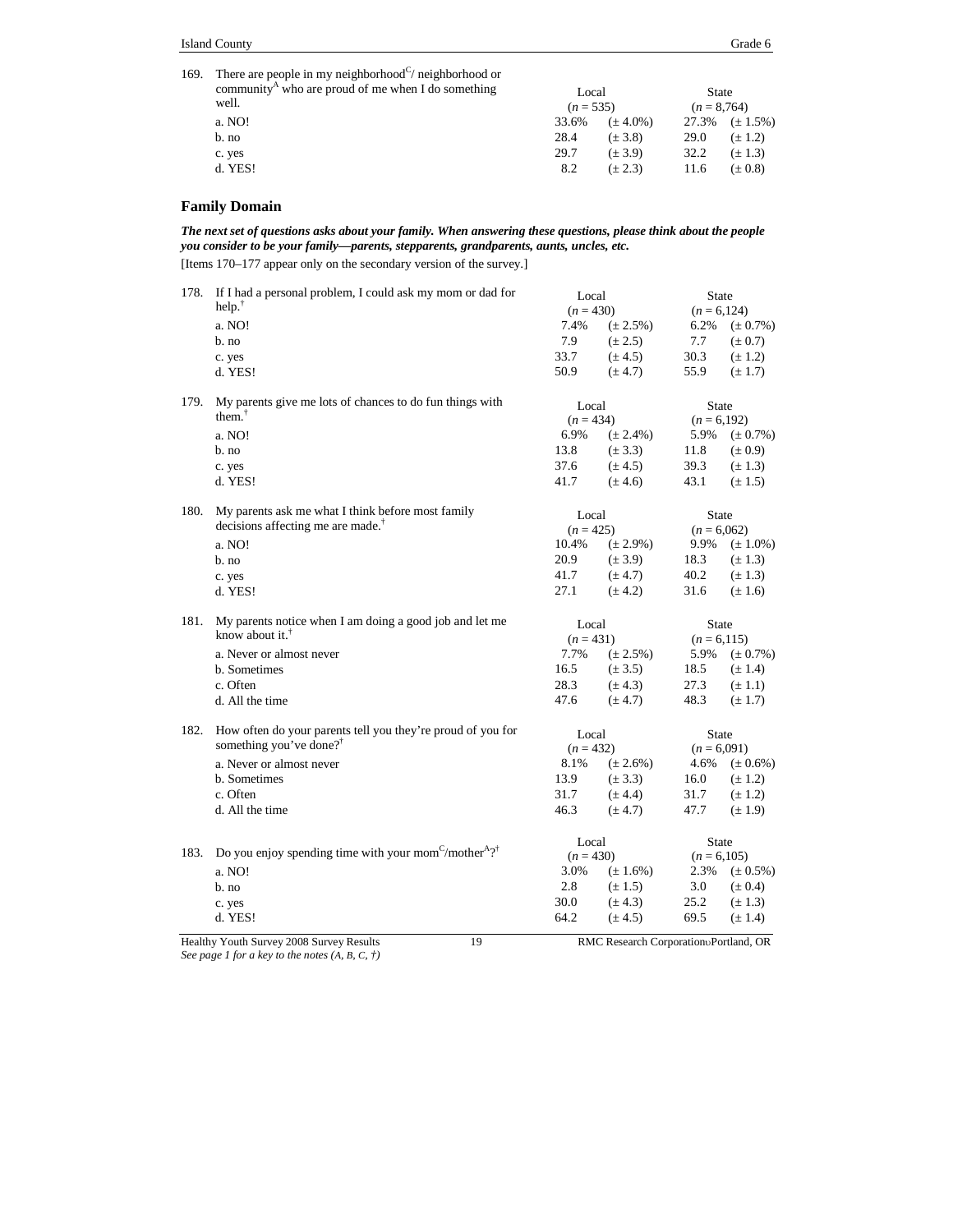| 184. Do you enjoy spending time with your dad $\frac{1}{4}$ father $\frac{1}{2}$ | Local<br>$(n = 424)$ |               | State<br>$(n = 6.034)$ |               |
|----------------------------------------------------------------------------------|----------------------|---------------|------------------------|---------------|
| a. NO!                                                                           | 6.6%                 | $(\pm 2.4\%)$ | 5.3%                   | $(\pm 0.8\%)$ |
| b. no                                                                            | 3.3                  | $(\pm 1.7)$   | 4.7                    | $(\pm 0.6)$   |
| c. yes                                                                           | 25.7                 | $(\pm 4.2)$   | 24.5                   | $(\pm 1.3)$   |
| d. YES!                                                                          | 64.4                 | $(\pm 4.6)$   | 65.5                   | $(\pm 1.8)$   |

[Items 185–187 appear only on the secondary version of the survey.]

## **School Domain**

| 188. | Putting them all together, what were your grades like last<br>year? | Local<br>$(n = 536)$ |               | State<br>$(n = 8,688)$ |               |
|------|---------------------------------------------------------------------|----------------------|---------------|------------------------|---------------|
|      | a. Mostly As                                                        | 44.6%                | $(\pm 4.2\%)$ | 40.0%                  | $(\pm 2.7\%)$ |
|      | b. Mostly Bs                                                        | 36.0                 | $(\pm 4.1)$   | 41.0                   | $(\pm 2.0)$   |
|      | c. Mostly Cs                                                        | 15.3                 | $(\pm 3.0)$   | 14.5                   | $(\pm 1.2)$   |
|      | d. Mostly Ds                                                        | 2.2                  | $(\pm 1.3)$   | 2.8                    | $(\pm 0.5)$   |
|      | e. Mostly Fs                                                        | 1.9                  | $(\pm 1.1)$   | 1.7                    | $(\pm 0.5)$   |
| 189. | Are your school grades better than the grades of most               | Local                |               | <b>State</b>           |               |
|      | students in your class?                                             | $(n = 529)$          |               | $(n = 8, 735)$         |               |
|      | a. NO!                                                              | 7.2%                 | $(\pm 2.2\%)$ | 6.3%                   | $(\pm 0.9\%)$ |
|      | b. no                                                               | 28.5                 | $(\pm 3.8)$   | 31.3                   | $(\pm 1.4)$   |
|      | c. yes                                                              | 55.0                 | $(\pm 4.2)$   | 49.3                   | $(\pm 1.5)$   |
|      | d. YES!                                                             | 9.3                  | $(\pm 2.5)$   | 13.1                   | $(\pm 1.2)$   |
| 190. | How often do you feel the schoolwork you are assigned is            | Local                |               | <b>State</b>           |               |
|      | meaningful and important?                                           | $(n = 549)$          |               | $(n = 8,932)$          |               |
|      | a. Almost always                                                    | 28.6%                | $(\pm 3.8\%)$ | 29.6%                  | $(\pm 1.4\%)$ |
|      | b. Often                                                            | 23.9                 | $(\pm 3.6)$   | 27.9                   | $(\pm 1.1)$   |
|      | c. Sometimes                                                        | 34.1                 | $(\pm 4.0)$   | 29.3                   | $(\pm 1.1)$   |
|      | d. Seldom                                                           | 8.4                  | $(\pm 2.3)$   | 8.5                    | $(\pm 0.7)$   |
|      | e. Never                                                            | 5.1                  | $(\pm 1.8)$   | 4.7                    | $(\pm 0.5)$   |
|      |                                                                     | Local                |               | State                  |               |
| 191. | How interesting are most of your courses to you?                    | $(n = 536)$          |               | $(n = 8,678)$          |               |
|      | a. Very interesting and stimulating                                 | 12.9%                | $(\pm 2.8\%)$ | 13.9%                  | $(\pm 1.2\%)$ |
|      | b. Quite interesting                                                | 33.6                 | $(\pm 4.0)$   | 36.1                   | $(\pm 1.3)$   |
|      | c. Fairly interesting                                               | 36.2                 | $(\pm 4.1)$   | 32.9                   | $(\pm 1.2)$   |
|      | d. Slightly dull                                                    | 11.8                 | $(\pm 2.7)$   | 11.7                   | $(\pm 0.9)$   |
|      | e. Very dull                                                        | 5.6                  | $(\pm 1.9)$   | 5.4                    | $(\pm 0.5)$   |
| 192. | How important do you think the things you are learning in           | Local                |               | <b>State</b>           |               |
|      | school are going to be for you later in life?                       | $(n = 545)$          |               | $(n = 8,896)$          |               |
|      | a. Very important                                                   | 53.0%                | $(\pm 4.2\%)$ | 55.7%                  | $(\pm 2.4\%)$ |
|      | b. Quite important                                                  | 27.9                 | $(\pm 3.8)$   | 25.6                   | $(\pm 1.5)$   |
|      | c. Fairly important                                                 | 12.8                 | $(\pm 2.8)$   | 12.3                   | $(\pm 1.0)$   |
|      | d. Slightly important                                               | 5.0                  | $(\pm 1.8)$   | 4.8                    | $(\pm 0.5)$   |
|      | e. Not at all important                                             | 1.3                  | $(\pm 0.9)$   | 1.7                    | $(\pm 0.3)$   |
|      |                                                                     |                      |               |                        |               |

*See page 1 for a key to the notes (A, B, C, †)*

Healthy Youth Survey 2008 Survey Results 20 RMC Research CorporationPortland, OR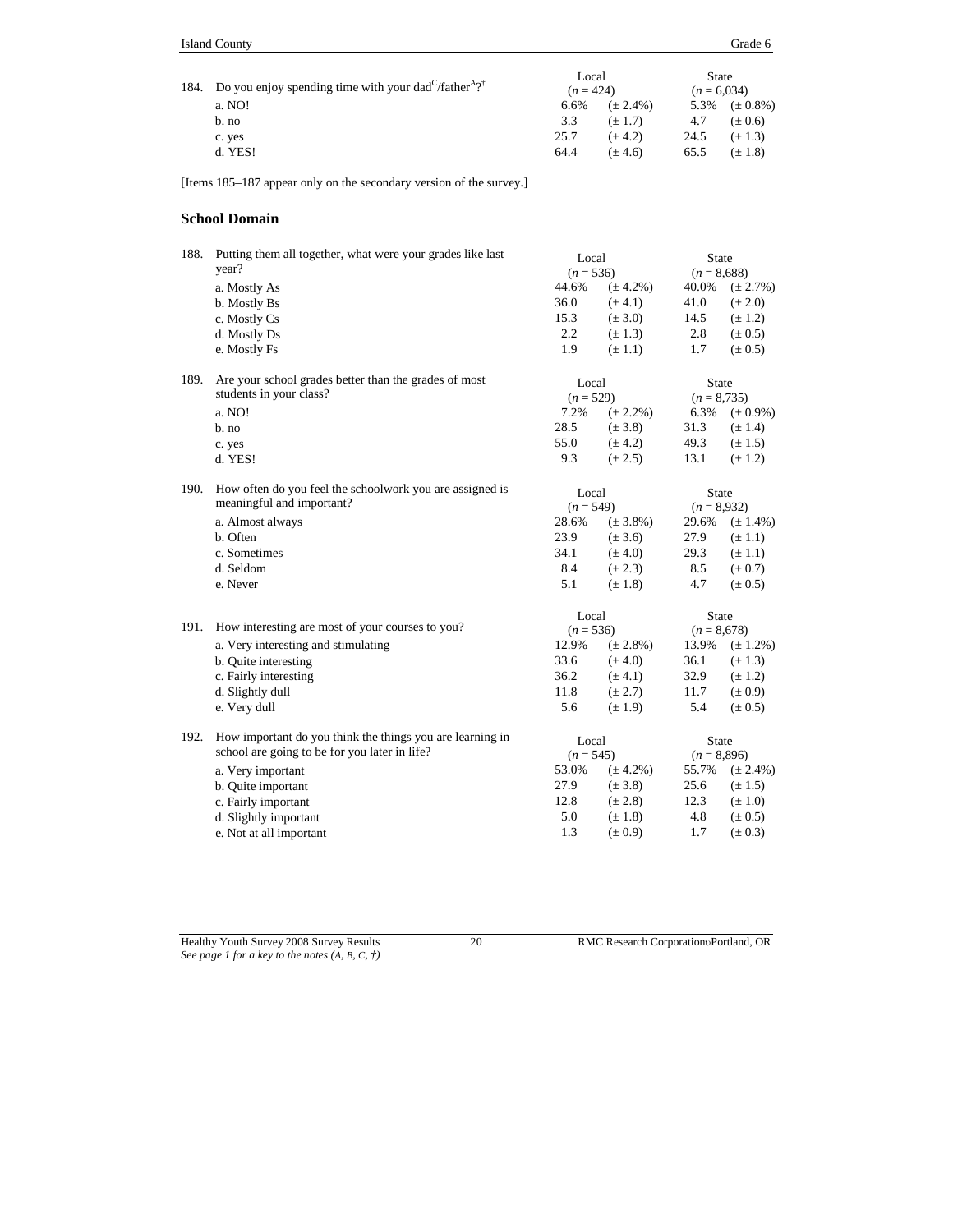## *Think back over the past year in school. How often did you:*

|      |                                                                     | Local       |               | <b>State</b>  |               |
|------|---------------------------------------------------------------------|-------------|---------------|---------------|---------------|
| 193. | Enjoy being in school?                                              | $(n = 553)$ |               | $(n = 9,034)$ |               |
|      | a. Never                                                            | 7.4%        | $(\pm 2.2\%)$ | 7.3%          | $(\pm 0.9\%)$ |
|      | b. Seldom                                                           | 6.0         | $(\pm 2.0)$   | 6.7           | $(\pm 0.6)$   |
|      | c. Sometimes                                                        | 36.7        | $(\pm 4.0)$   | 32.6          | $(\pm 1.1)$   |
|      | d. Often                                                            | 26.2        | $(\pm 3.7)$   | 25.2          | $(\pm 1.2)$   |
|      | e. Almost always                                                    | 23.7        | $(\pm 3.5)$   | 28.2          | $(\pm 1.3)$   |
|      |                                                                     |             |               |               |               |
|      |                                                                     | Local       |               | State         |               |
| 194. | Hate being in school?                                               | $(n = 553)$ |               | $(n = 8,981)$ |               |
|      | a. Never                                                            | 13.7%       | $(\pm 2.9\%)$ | 18.7%         | $(\pm 0.9\%)$ |
|      | b. Seldom                                                           | 19.2        | $(\pm 3.3)$   | 25.5          | $(\pm 1.9)$   |
|      | c. Sometimes                                                        | 48.8        | $(\pm 4.2)$   | 38.8          | $(\pm 1.4)$   |
|      | d. Often                                                            | 11.2        | $(\pm 2.6)$   | 9.2           | $(\pm 0.6)$   |
|      | e. Almost always                                                    | 7.1         | $(\pm 2.1)$   | 7.9           | $(\pm 0.9)$   |
|      |                                                                     | Local       |               | <b>State</b>  |               |
| 195. | Try to do your best work in school?                                 | $(n = 554)$ |               | $(n = 8,980)$ |               |
|      | a. Never                                                            | 1.1%        | $(\pm 0.9\%)$ | 1.3%          | $(\pm 0.2\%)$ |
|      | b. Seldom                                                           | 1.3         | $(\pm 0.9)$   | 1.3           | $(\pm 0.3)$   |
|      | c. Sometimes                                                        | 6.3         | $(\pm 2.0)$   | 5.8           | $(\pm 0.6)$   |
|      | d. Often                                                            | 18.2        | $(\pm 3.2)$   | 18.1          | $(\pm 0.9)$   |
|      | e. Almost always                                                    | 73.1        | $(\pm 3.7)$   | 73.5          | $(\pm 1.3)$   |
| 196. | During the LAST 4 WEEKS, how many whole days of                     | Local       |               | <b>State</b>  |               |
|      | school have you missed because you skipped or "cut"?                | $(n = 556)$ |               | $(n = 8,993)$ |               |
|      | a. None                                                             | 84.7%       | $(\pm 3.0\%)$ | 82.1%         | $(\pm 1.3\%)$ |
|      | b.1                                                                 | 7.4         | $(\pm 2.2)$   | 8.7           | $(\pm 0.8)$   |
|      | c.2                                                                 | 3.8         | $(\pm 1.6)$   | 3.9           | $(\pm 0.5)$   |
|      | d.3                                                                 | 1.4         | $(\pm 1.0)$   | 2.4           | $(\pm 0.3)$   |
|      | $e.4-5$                                                             | 1.8         | $(\pm 1.1)$   | 1.9           | $(\pm 0.3)$   |
|      | f. $6-10$                                                           | 0.4         | $(\pm 0.5)$   | 0.5           | $(\pm 0.2)$   |
|      |                                                                     | 0.5         | $(\pm 0.6)$   | 0.5           | $(\pm 0.2)$   |
|      | g. 11 or more                                                       |             |               |               |               |
|      | [Items 197–201 appear only on the secondary version of the survey.] |             |               |               |               |
| 202. | $My teacher(s)$ notices when I am doing a good job and lets         | Local       |               | <b>State</b>  |               |
|      | me know about it.                                                   | $(n = 551)$ |               | $(n = 8,933)$ |               |
|      | a. NO!                                                              | 4.9%        | $(\pm 1.8\%)$ | 5.4%          | $(\pm 0.6\%)$ |
|      | b. no                                                               | 18.5        | $(\pm 3.2)$   | 15.5          | $(\pm 1.0)$   |
|      | c. yes                                                              | 53.7        | $(\pm 4.2)$   | 55.2          | $(\pm 1.1)$   |
|      | d. YES!                                                             | 22.9        | $(\pm 3.5)$   | 23.9          | $(\pm 1.2)$   |
| 203. | The school lets my parents know when I have done                    | Local       |               | <b>State</b>  |               |
|      | something well.                                                     | $(n = 546)$ |               | $(n = 8,870)$ |               |
|      | a. NO!                                                              | 16.3%       | $(\pm 3.1\%)$ | 13.9%         | $(\pm 1.1\%)$ |
|      | b. no                                                               | 33.3        | $(\pm 4.0)$   | 35.3          | $(\pm 1.2)$   |
|      | c. yes                                                              | 35.5        | $(\pm 4.0)$   | 37.2          | $(\pm 1.4)$   |
|      | d. YES!                                                             | 14.8        | $(\pm 3.0)$   | 13.6          | $(\pm 1.0)$   |
|      |                                                                     |             |               |               |               |

Healthy Youth Survey 2008 Survey Results 21 RMC Research CorporationPortland, OR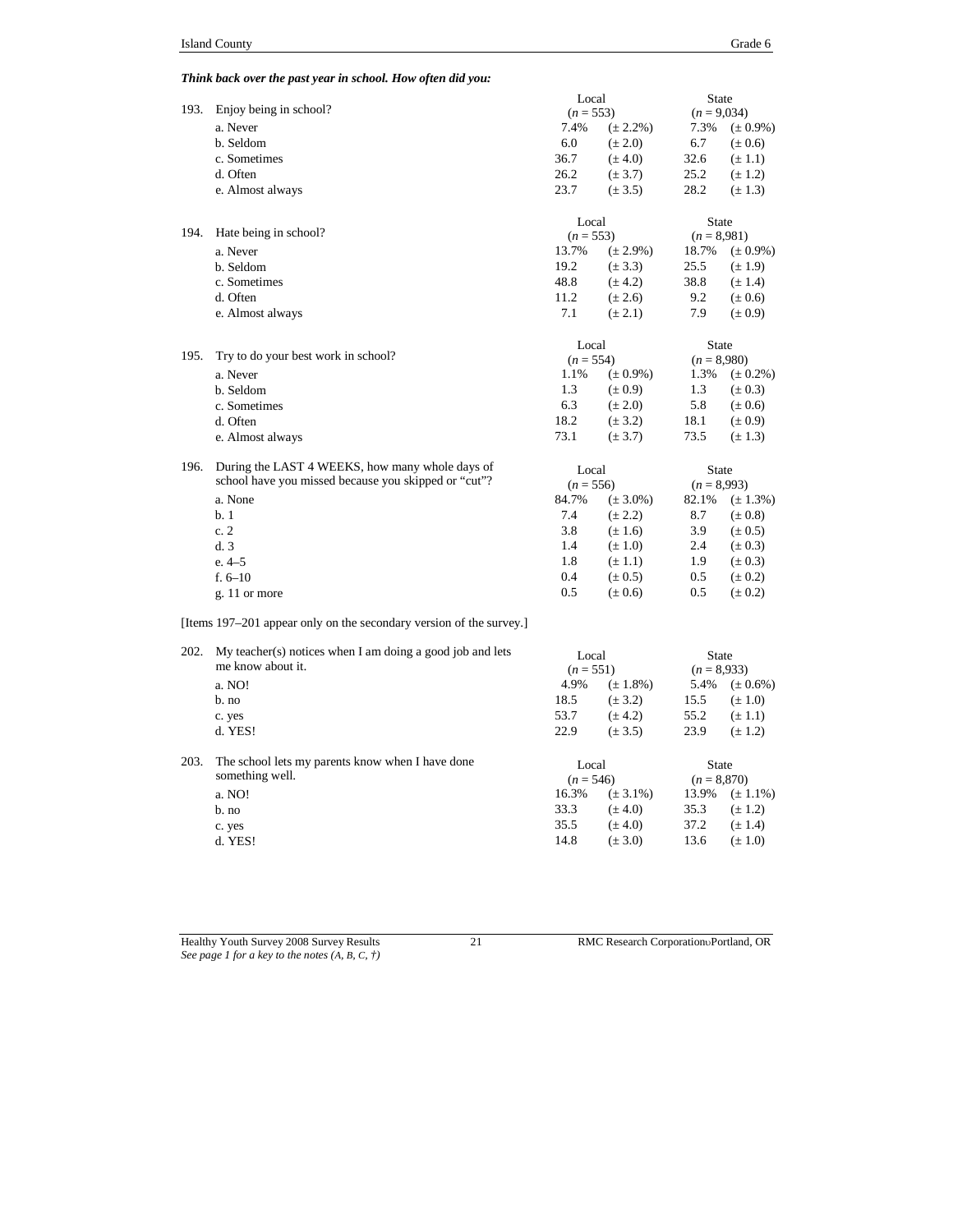|      |                                                     | Local       |               | <b>State</b>   |               |
|------|-----------------------------------------------------|-------------|---------------|----------------|---------------|
| 204. | I feel safe at my school.                           | $(n = 542)$ |               | $(n = 8,828)$  |               |
|      | a. $NO!^{A,C}$ / Definitely NOT true <sup>B</sup>   | 3.0%        | $(\pm 1.4\%)$ | 3.6%           | $(\pm 0.6\%)$ |
|      | b. no <sup>A,C</sup> / Mostly not true <sup>B</sup> | 9.8         | $(\pm 2.5)$   | 8.0            | $(\pm 0.9)$   |
|      | c. $yes^{A,C}$ / Mostly true <sup>B</sup>           | 49.8        | $(\pm 4.2)$   | 46.8           | $(\pm 1.6)$   |
|      | d. YES! $A,C$ / Definitely true <sup>B</sup>        | 37.5        | $(\pm 4.1)$   | 41.5           | $(\pm 2.2)$   |
|      |                                                     | Local       |               | <b>State</b>   |               |
| 205. | My teachers praise me when I work hard in school.   | $(n = 538)$ |               | $(n = 8, 713)$ |               |
|      | a. NO!                                              | 14.9%       | $(\pm 3.0\%)$ | 11.8%          | $(\pm 0.9\%)$ |
|      | $b$ . no                                            | 30.7        | $(\pm 3.9)$   | 30.3           | $(\pm 1.4)$   |
|      | c. yes                                              | 44.6        | $(\pm 4.2)$   | 44.7           | $(\pm 1.5)$   |

d. YES! 9.9 ( $\pm$  2.5) 13.3 ( $\pm$  0.9)

#### **Peer and Individual Domain**

*How much do you think people risk harming themselves if they:*

| 206. | Smoke one or more packs of cigarettes per day?               | Local<br>$(n = 518)$ |               | <b>State</b><br>$(n = 8,242)$ |               |
|------|--------------------------------------------------------------|----------------------|---------------|-------------------------------|---------------|
|      | a. No risk                                                   | 4.1%                 | $(\pm 1.7\%)$ | 6.0%                          | $(\pm 1.0\%)$ |
|      | b. Slight risk                                               | 6.4                  | $(\pm 2.1)$   | 4.6                           | $(\pm 0.5)$   |
|      | c. Moderate risk                                             | 14.3                 | $(\pm 3.0)$   | 13.6                          | $(\pm 0.7)$   |
|      | d. Great risk                                                | 65.6                 | $(\pm 4.1)$   | 63.8                          | $(\pm 2.2)$   |
|      | e. Not sure                                                  | 9.7                  | $(\pm 2.5)$   | 12.0                          | $(\pm 1.3)$   |
|      |                                                              | Local                |               | <b>State</b>                  |               |
| 207. | Try marijuana once or twice?                                 | $(n = 511)$          |               | $(n = 8,175)$                 |               |
|      | a. No risk                                                   | 7.8%                 | $(\pm 2.3\%)$ | 9.4%                          | $(\pm 1.4\%)$ |
|      | b. Slight risk                                               | 13.7                 | $(\pm 3.0)$   | 15.5                          | $(\pm 1.0)$   |
|      | c. Moderate risk                                             | 25.4                 | $(\pm 3.8)$   | 23.3                          | $(\pm 1.4)$   |
|      | d. Great risk                                                | 40.9                 | $(\pm 4.3)$   | 39.0                          | $(\pm 1.5)$   |
|      | e. Not sure                                                  | 12.1                 | $(\pm 2.8)$   | 12.8                          | $(\pm 1.1)$   |
|      |                                                              | Local                |               | <b>State</b>                  |               |
| 208. | Smoke marijuana regularly (at least once or twice a week)?   | $(n = 511)$          |               | $(n = 8, 154)$                |               |
|      | a. No risk                                                   | 6.3%                 | $(\pm 2.1\%)$ | 8.1%                          | $(\pm 1.4\%)$ |
|      | b. Slight risk                                               | 3.7                  | $(\pm 1.6)$   | 3.8                           | $(\pm 0.5)$   |
|      | c. Moderate risk                                             | 13.9                 | $(\pm 3.0)$   | 10.3                          | $(\pm 0.9)$   |
|      | d. Great risk                                                | 65.4                 | $(\pm 4.1)$   | 67.0                          | $(\pm 2.6)$   |
|      | e. Not sure                                                  | 10.8                 | $(\pm 2.7)$   | 10.8                          | $(\pm 1.0)$   |
| 209. | Take one or two drinks of an alcoholic beverage (wine, beer, | Local                |               | <b>State</b>                  |               |
|      | a shot, liquor) nearly every day?                            | $(n = 515)$          |               | $(n = 8,147)$                 |               |
|      | a. No risk                                                   | 14.2%                | $(\pm 3.0\%)$ | 14.7%                         | $(\pm 1.4\%)$ |
|      | b. Slight risk                                               | 18.5                 | $(\pm 3.4)$   | 18.9                          | $(\pm 1.0)$   |
|      | c. Moderate risk                                             | 29.1                 | $(\pm 3.9)$   | 25.2                          | $(\pm 1.2)$   |
|      | d. Great risk                                                | 28.4                 | $(\pm 3.9)$   | 30.5                          | $(\pm 1.5)$   |
|      | e. Not sure                                                  | 9.9                  | $(\pm 2.6)$   | 10.8                          | $(\pm 0.9)$   |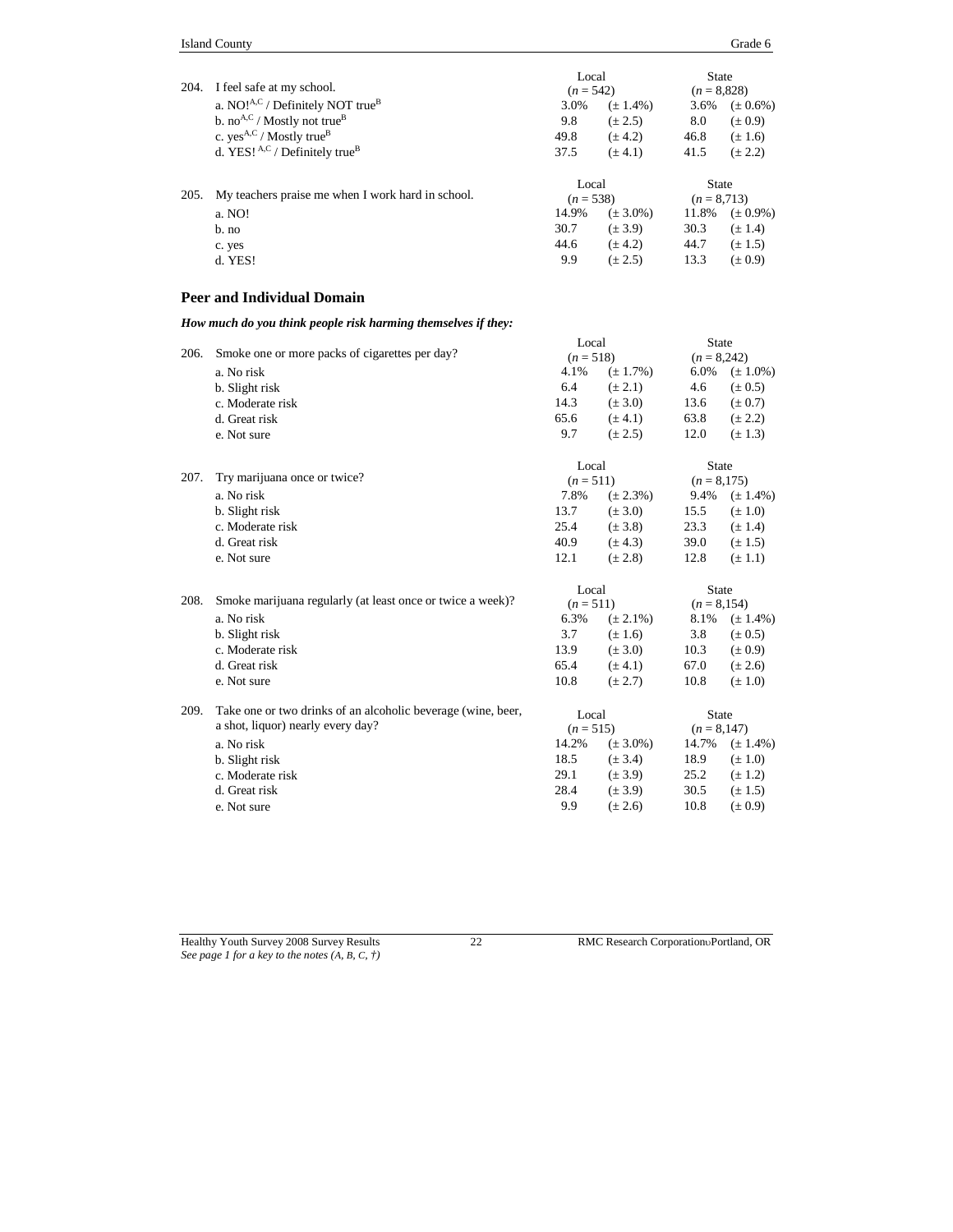#### *How old were you the first time you:*

[Item 210 appears only on the secondary version of the survey.]

| 211. Have you ever, even once in your lifetime smoked | Local<br>$(n = 531)$ |                       | State<br>$(n = 8.588)$ |                    |
|-------------------------------------------------------|----------------------|-----------------------|------------------------|--------------------|
| marijuana?                                            |                      |                       |                        |                    |
| a. Yes                                                |                      | $3.4\%$ $(\pm 1.5\%)$ |                        | 2.7% $(\pm 0.5\%)$ |
| $h$ . No                                              | 96.6                 | $(+1.5)$              | 97.3                   | $(\pm 0.5)$        |
|                                                       |                      |                       |                        |                    |

[Items 212–213 appear only on the secondary version of the survey.]

| 214. Have you ever, even once in your lifetime had more than a |             |                        |               |                     |
|----------------------------------------------------------------|-------------|------------------------|---------------|---------------------|
| sip or two of beer, wine, or hard liquor (for example, vodka,  | Local       |                        | State         |                     |
| whiskey, or gin)?                                              | $(n = 530)$ |                        | $(n = 8.525)$ |                     |
| a. Yes                                                         |             | $28.9\%$ $(\pm 3.9\%)$ |               | 29.2% $(\pm 1.4\%)$ |
| b. No                                                          | 71.1        | $(+3.9)$               | 70.8          | $(+1.4)$            |

[Items 215–223 appear only on the secondary version of the survey.]

## *How wrong do you think it is for someone your age to:*

| 224. | Drink beer, wine, or hard liquor (for example, vodka,    | Local       |               | <b>State</b>  |               |
|------|----------------------------------------------------------|-------------|---------------|---------------|---------------|
|      | whiskey, or gin) regularly?                              | $(n = 516)$ |               | $(n = 8,203)$ |               |
|      | a. Very wrong                                            | 81.4%       | $(\pm 3.4\%)$ | 83.0%         | $(\pm 1.0\%)$ |
|      | b. Wrong                                                 | 13.2        | $(\pm 2.9)$   | 11.8          | $(\pm 0.7)$   |
|      | c. A little bit wrong                                    | 3.9         | $(\pm 1.7)$   | 4.0           | $(\pm 0.5)$   |
|      | d. Not wrong at all                                      | 1.6         | $(\pm 1.1)$   | 1.2           | $(\pm 0.3)$   |
|      |                                                          | Local       |               | <b>State</b>  |               |
| 225. | Smoke cigarettes?                                        | $(n = 515)$ |               | $(n = 8,188)$ |               |
|      | a. Very wrong                                            | 85.8%       | $(\pm 3.0\%)$ | 88.2%         | $(\pm 1.1\%)$ |
|      | b. Wrong                                                 | 9.3         | $(\pm 2.5)$   | 8.8           | $(\pm 0.8)$   |
|      | c. A little bit wrong                                    | 3.7         | $(\pm 1.6)$   | $2.2^{\circ}$ | $(\pm 0.4)$   |
|      | d. Not wrong at all                                      | 1.2         | $(\pm 0.9)$   | 0.8           | $(\pm 0.2)$   |
|      |                                                          | Local       |               | <b>State</b>  |               |
| 226. | Smoke marijuana?                                         | $(n = 507)$ |               | $(n = 8,101)$ |               |
|      | a. Very wrong                                            | 91.9%       | $(\pm 2.4\%)$ | 92.9%         | $(\pm 0.8\%)$ |
|      | b. Wrong                                                 | 5.9         | $(\pm 2.1)$   | 4.9           | $(\pm 0.6)$   |
|      | c. A little bit wrong                                    | 1.0         | $(\pm 0.9)$   | 1.4           | $(\pm 0.3)$   |
|      | d. Not wrong at all                                      | 1.2         | $(\pm 0.9)$   | 0.9           | $(\pm 0.2)$   |
|      |                                                          | Local       |               | State         |               |
| 227. | Use LSD, cocaine, amphetamines, or another illegal drug? | $(n = 512)$ |               | $(n = 8,112)$ |               |
|      | a. Very wrong                                            | 94.5%       | $(\pm 2.0\%)$ | 94.6%         | $(\pm 0.7\%)$ |
|      | b. Wrong                                                 | 4.1         | $(\pm 1.7)$   | 3.6           | $(\pm 0.5)$   |
|      | c. A little bit wrong                                    | 0.4         | $(\pm 0.5)$   | 0.9           | $(\pm 0.2)$   |
|      | d. Not wrong at all                                      | 1.0         | $(\pm 0.8)$   | 1.0           | $(\pm 0.2)$   |

[Items 228–249 appear only on the secondary version of the survey.]

Healthy Youth Survey 2008 Survey Results 23 RMC Research Corporation Portland, OR *See page 1 for a key to the notes (A, B, C, †)*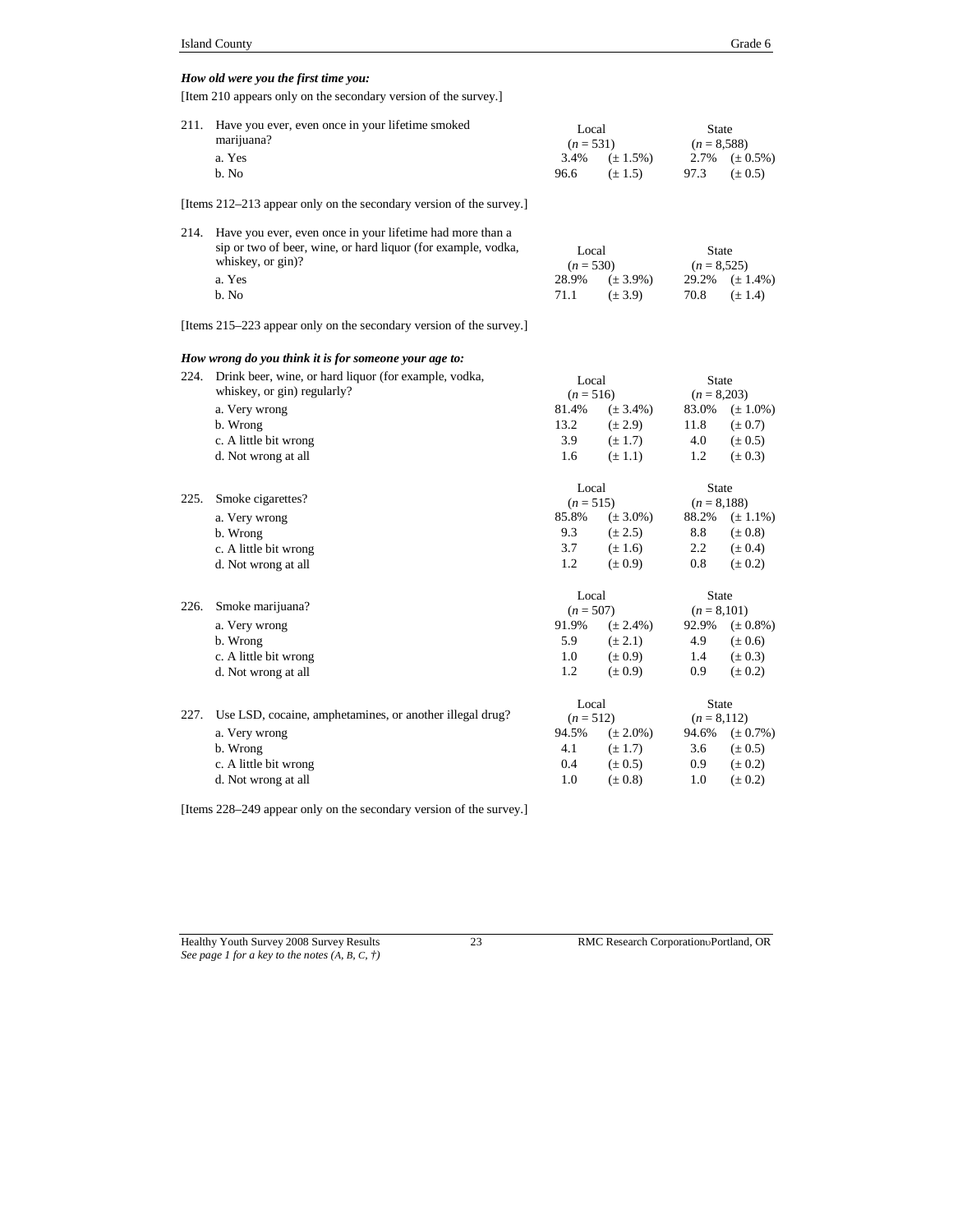#### *Think about your four best friends (the friends you feel closest to). In the past year (12 months), how many of your best friends have…*

| 250. | Participated in clubs, organizations or activities at school?       | Local       |               | <b>State</b>   |               |
|------|---------------------------------------------------------------------|-------------|---------------|----------------|---------------|
|      |                                                                     | $(n = 519)$ |               | $(n = 8, 562)$ |               |
|      | a. None of my friends                                               | 21.2%       | $(\pm 3.5\%)$ | 20.2%          | $(\pm 1.8\%)$ |
|      | b. 1 of my friends                                                  | 22.2        | $(\pm 3.6)$   | 18.1           | $(\pm 0.9)$   |
|      | c. 2 of my friends                                                  | 21.0        | $(\pm 3.5)$   | 20.2           | $(\pm 0.9)$   |
|      | d. 3 of my friends                                                  | 13.9        | $(\pm 3.0)$   | 14.7           | $(\pm 1.2)$   |
|      | e. 4 of my friends                                                  | 21.8        | $(\pm 3.5)$   | 26.8           | $(\pm 1.4)$   |
|      |                                                                     | Local       |               | <b>State</b>   |               |
| 251. | Made a commitment to stay drug-free?                                | $(n = 509)$ |               | $(n = 8,507)$  |               |
|      | a. None of my friends                                               | 22.4%       | $(\pm 3.6\%)$ | 19.7%          | $(\pm 1.9\%)$ |
|      | b. 1 of my friends                                                  | 4.9         | $(\pm 1.9)$   | 5.8            | $(\pm 0.6)$   |
|      | c. 2 of my friends                                                  | 4.5         | $(\pm 1.8)$   | 4.6            | $(\pm 0.5)$   |
|      | d. 3 of my friends                                                  | 7.3         | $(\pm 2.3)$   | 5.4            | $(\pm 0.5)$   |
|      | e. 4 of my friends                                                  | 60.9        | $(\pm 4.2)$   | 64.5           | $(\pm 2.5)$   |
|      |                                                                     | Local       |               | <b>State</b>   |               |
| 252. | Liked school?                                                       | $(n = 519)$ |               | $(n = 8,586)$  |               |
|      | a. None of my friends                                               | 17.5%       | $(\pm 3.3\%)$ | 17.1%          | $(\pm 1.5\%)$ |
|      | b. 1 of my friends                                                  | 13.5        | $(\pm 2.9)$   | 13.9           | $(\pm 0.7)$   |
|      |                                                                     |             |               |                |               |
|      | c. 2 of my friends                                                  | 18.5        | $(\pm 3.3)$   | 18.0           | $(\pm 0.9)$   |
|      | d. 3 of my friends                                                  | 23.9        | $(\pm 3.7)$   | 19.0           | $(\pm 1.0)$   |
|      | e. 4 of my friends                                                  | 26.6        | $(\pm 3.8)$   | 31.9           | $(\pm 1.4)$   |
|      |                                                                     | Local       |               | <b>State</b>   |               |
| 253. | Regularly attended religious services?                              | $(n = 511)$ |               | $(n = 8,326)$  |               |
|      | a. None of my friends                                               | 33.1%       | $(\pm 4.1\%)$ | 32.0%          | $(\pm 2.0\%)$ |
|      | b. 1 of my friends                                                  | 24.9        | $(\pm 3.7)$   | 22.4           | $(\pm 1.2)$   |
|      | c. 2 of my friends                                                  | 18.6        | $(\pm 3.4)$   | 18.7           | $(\pm 1.1)$   |
|      | d. 3 of my friends                                                  | 11.4        | $(\pm 2.7)$   | 12.6           | $(\pm 0.9)$   |
|      | e. 4 of my friends                                                  | 12.1        | $(\pm 2.8)$   | 14.3           | $(\pm 1.2)$   |
|      |                                                                     | Local       |               | <b>State</b>   |               |
| 254. | Tried to do well in school?                                         | $(n = 522)$ |               | $(n = 8, 587)$ |               |
|      | a. None of my friends                                               | 3.8%        | $(\pm 1.6\%)$ | 4.7%           | $(\pm 0.6\%)$ |
|      | b. 1 of my friends                                                  | 5.2         | $(\pm 1.9)$   | 5.8            | $(\pm 0.5)$   |
|      | c. 2 of my friends                                                  | 7.9         | $(\pm 2.3)$   | 8.6            | $(\pm 0.7)$   |
|      | d. 3 of my friends                                                  | 15.7        | $(\pm 3.1)$   | 12.5           | $(\pm 0.7)$   |
|      | e. 4 of my friends                                                  | 67.4        | $(\pm 4.0)$   | 68.4           | $(\pm 1.4)$   |
|      | [Items 255–258 appear only on the secondary version of the survey.] |             |               |                |               |
|      | How many times in the past year (12 months) have you $\dots$        |             |               |                |               |
|      |                                                                     | Local       |               | State          |               |
| 259. | Participated in clubs, organizations or activities at school?       | $(n = 536)$ |               | $(n = 8,822)$  |               |
|      | a. Never                                                            | 25.8%       | $(\pm 3.7\%)$ | 26.3%          | $(\pm 2.3\%)$ |
|      | $b. 1$ or $2$ times                                                 | 34.5        | $(\pm 4.0)$   | 30.0           | $(\pm 1.1)$   |
|      | c. 3 to 5 times                                                     | 17.7        | $(\pm 3.2)$   | 17.5           | $(\pm 1.0)$   |
|      | $d. 6$ to 9 times                                                   | 7.8         | $(\pm 2.3)$   | 9.2            | $(\pm 0.7)$   |
|      | e. $10$ to $19$ times                                               | 5.8         | $(\pm 2.0)$   | 6.1            | $(\pm 0.7)$   |
|      | $f. 20$ to 29 times                                                 | 2.2         | $(\pm 1.3)$   | 3.0            | $(\pm 0.4)$   |
|      | g. $30$ to $39$ times                                               | 0.8         | $(\pm 0.7)$   | 1.9            | $(\pm 0.3)$   |
|      | $h.40+ times$                                                       | 5.4         | $(\pm 1.9)$   | 6.0            | $(\pm 0.8)$   |

Healthy Youth Survey 2008 Survey Results 24 RMC Research Corporation Portland, OR *See page 1 for a key to the notes (A, B, C, †)*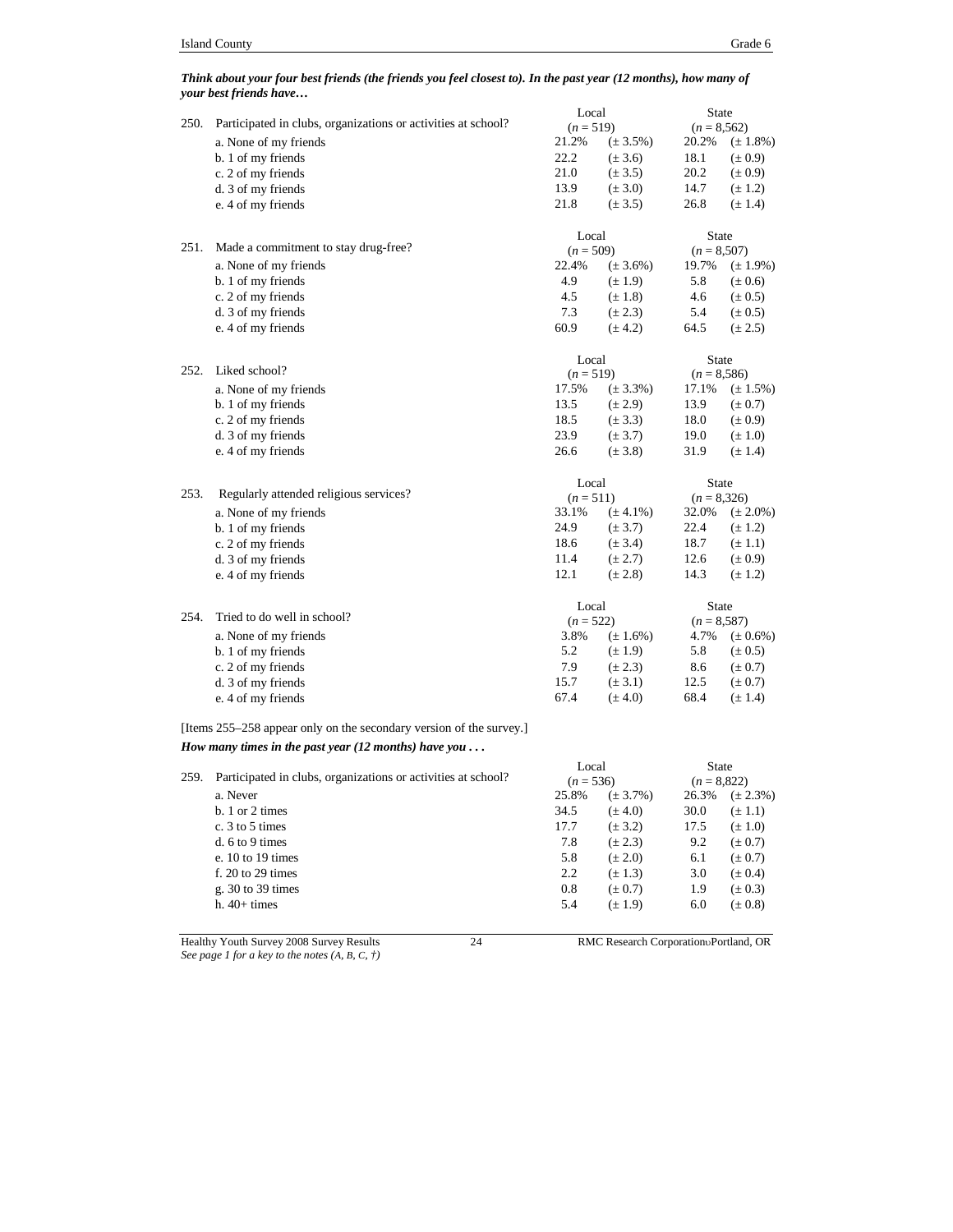| Grade 6 |  |
|---------|--|
|         |  |

| 260. | Done extra work on your own for school? |       | Local<br>$(n = 531)$ |       | <b>State</b><br>$(n = 8,766)$ |  |
|------|-----------------------------------------|-------|----------------------|-------|-------------------------------|--|
|      | a. Never                                | 29.0% | $(\pm 3.9\%)$        | 25.7% | $(\pm 1.7\%)$                 |  |
|      | $b. 1$ or 2 times                       | 34.8  | $(\pm 4.1)$          | 31.9  | $(\pm 1.2)$                   |  |
|      | c. $3$ to $5$ times                     | 14.7  | $(\pm 3.0)$          | 16.9  | $(\pm 0.8)$                   |  |
|      | $d. 6$ to 9 times                       | 10.6  | $(\pm 2.6)$          | 10.3  | $(\pm 0.8)$                   |  |
|      | e. $10$ to $19$ times                   | 6.0   | $(\pm 2.0)$          | 6.6   | $(\pm 0.6)$                   |  |
|      | f. $20$ to $29$ times                   | 1.5   | $(\pm 1.0)$          | 3.1   | $(\pm 0.4)$                   |  |
|      | g. $30$ to $39$ times                   | 1.1   | $(\pm 0.9)$          | 1.5   | $(\pm 0.3)$                   |  |
|      | $h.40+ \text{times}$                    | 2.3   | $(\pm 1.3)$          | 3.9   | $(\pm 0.5)$                   |  |
| 261. |                                         |       | Local                |       | State                         |  |
|      | Volunteered to do community service?    |       | $(n = 533)$          |       | $(n = 8, 758)$                |  |
|      | a. Never                                | 52.4% | $(\pm 4.2\%)$        | 51.8% | $(\pm 2.6\%)$                 |  |
|      | $b. 1$ or 2 times                       | 23.1  | $(\pm 3.6)$          | 23.7  | $(\pm 1.1)$                   |  |
|      | c. 3 to 5 times                         | 11.4  | $(\pm 2.7)$          | 10.3  | $(\pm 1.1)$                   |  |
|      | $d. 6$ to 9 times                       | 3.9   | $(\pm 1.6)$          | 6.0   | $(\pm 0.7)$                   |  |
|      | e. $10$ to $19$ times                   | 3.0   | $(\pm 1.5)$          | 3.5   | $(\pm 0.5)$                   |  |
|      | f. $20$ to $29$ times                   | 2.1   | $(\pm 1.2)$          | 1.5   | $(\pm 0.3)$                   |  |
|      | g. $30$ to $39$ times                   | 0.9   | $(\pm 0.8)$          | 0.7   | $(\pm 0.2)$                   |  |
|      | $h.40+$ times                           | 3.2   | $(\pm 1.5)$          | 2.5   | $(\pm 0.4)$                   |  |
|      |                                         |       |                      |       |                               |  |

[Items 262–265 appear only on the secondary version of the survey.]

Healthy Youth Survey 2008 Survey Results 25 RMC Research CorporationPortland, OR *See page 1 for a key to the notes (A, B, C, †)*